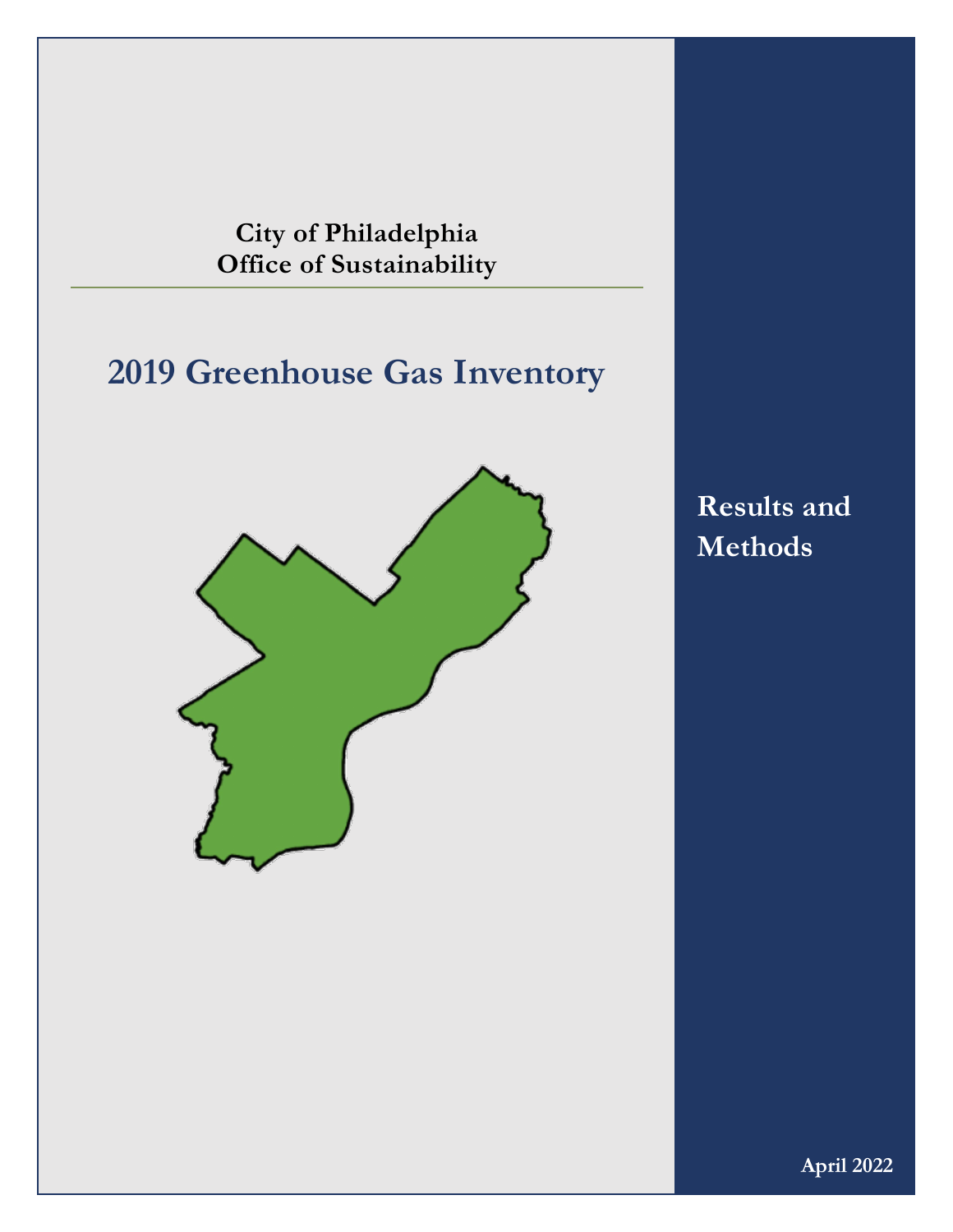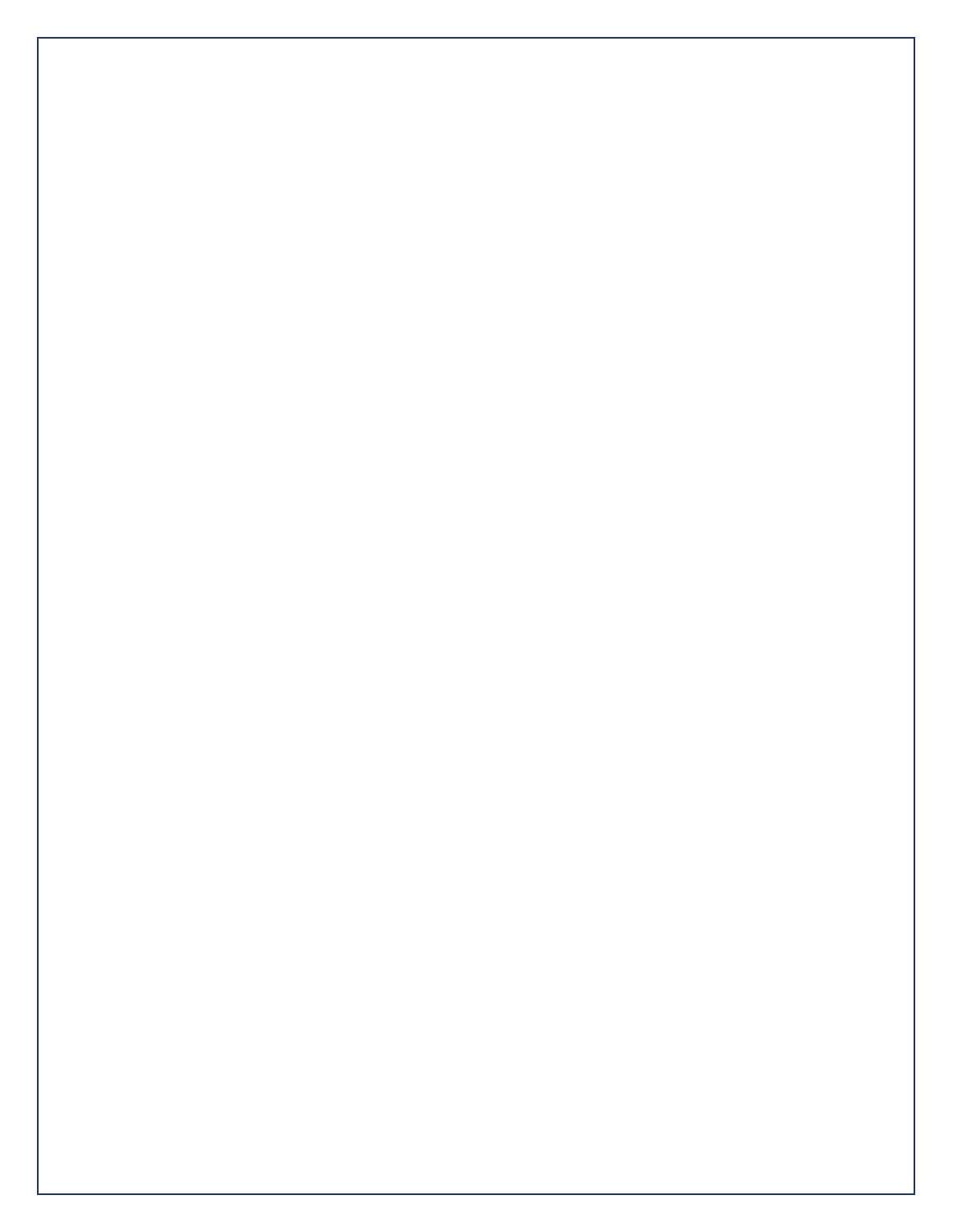# **Table of Contents**

|                                                                                                                                                                                                | 1                |
|------------------------------------------------------------------------------------------------------------------------------------------------------------------------------------------------|------------------|
|                                                                                                                                                                                                | $\boldsymbol{3}$ |
|                                                                                                                                                                                                | 5                |
| <b>Emissions by Gas</b>                                                                                                                                                                        | 6                |
| <b>Emissions by Scope</b>                                                                                                                                                                      | 8                |
| <b>Emissions by Sector and Emissions Compared to Baseline GHG Inventory</b>                                                                                                                    | 8                |
|                                                                                                                                                                                                | 9                |
| <b>Stationary Energy</b>                                                                                                                                                                       | 9                |
|                                                                                                                                                                                                |                  |
|                                                                                                                                                                                                |                  |
|                                                                                                                                                                                                |                  |
|                                                                                                                                                                                                |                  |
| Emissions from Other Fuel Use in the Residential and Commercial Subsectors __________________________________14                                                                                |                  |
| Residential, Commercial, and Industrial Building and Facility Energy Use Summary ________________________15                                                                                    |                  |
|                                                                                                                                                                                                | 17               |
| <b>Transportation</b>                                                                                                                                                                          | 18               |
|                                                                                                                                                                                                |                  |
|                                                                                                                                                                                                |                  |
|                                                                                                                                                                                                |                  |
|                                                                                                                                                                                                |                  |
|                                                                                                                                                                                                |                  |
| <b>Waste and Wastewater</b>                                                                                                                                                                    | 21               |
|                                                                                                                                                                                                | 21               |
|                                                                                                                                                                                                | 21               |
| <b>Industrial Processes and Product Uses (IPPU)</b>                                                                                                                                            | 24               |
|                                                                                                                                                                                                |                  |
| Product use <b>Example 20</b> Product use <b>Example 20</b> Product use <b>Example 20</b> Product use <b>EXAMPLE 20 Product</b> use<br><b>Agriculture, Forestry and Other Land Use (AFOLU)</b> | 24<br>25         |
|                                                                                                                                                                                                |                  |
| <b>Other Scope 3</b>                                                                                                                                                                           | 25               |
|                                                                                                                                                                                                | 26               |
| <b>Methodology Summary</b>                                                                                                                                                                     | 27               |
| <b>Stationary Energy</b>                                                                                                                                                                       | 27               |
| <b>Transportation</b>                                                                                                                                                                          | 27               |
| <b>Waste and Wastewater</b>                                                                                                                                                                    | 27               |
| <b>Other</b>                                                                                                                                                                                   | 28               |
| <b>Acronyms, Abbreviations, and Definitions</b>                                                                                                                                                | 28               |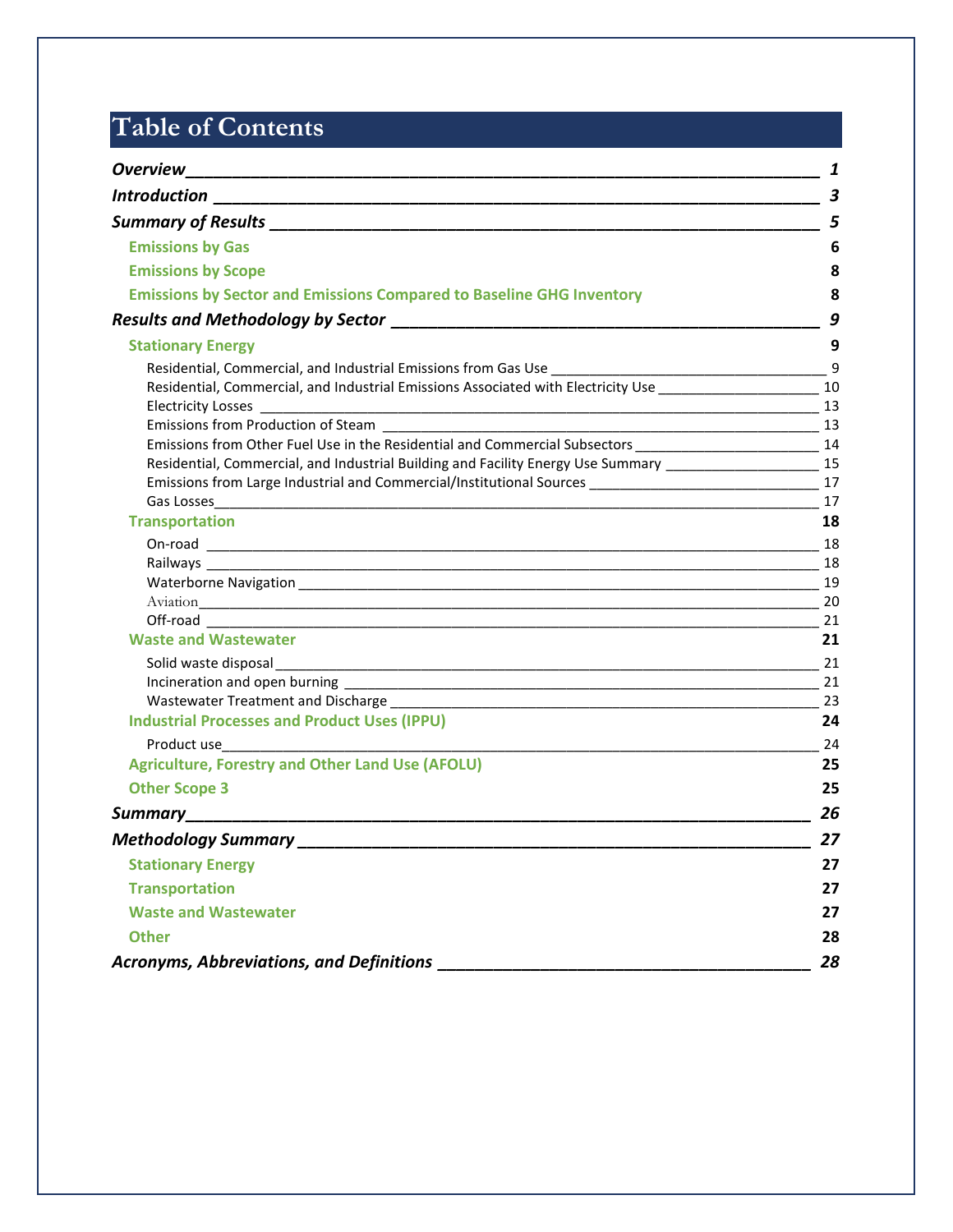# **Table of Figures**

| Figure 1. Per Capita GHG Emissions                                     | 2  |
|------------------------------------------------------------------------|----|
| Figure 2. 2019 GHG Emissions, Contribution by Gas                      | 7  |
| Figure 3. Contributions to GHG Emissions by Sector, 2019               | 9  |
| Figure 4. Map of Subregions and CO <sub>2</sub> Emission Rates, 2019   | 11 |
| Figure 5. Source Energy Used to Produce Electricity in the Region      | 11 |
| Figure 6. 2019 GHG Emissions by Subsector                              | 16 |
| Figure 7. 2019 Energy Use in Buildings                                 | 16 |
| Figure 8. Tons of Waste Disposed by Year and Type of Waste Management  | 22 |
| <b>Figure 9. GHG Emissions from Solid Waste</b>                        | 22 |
| <b>Figure 10. Emissions from Water Supply and Wastewater Treatment</b> | 24 |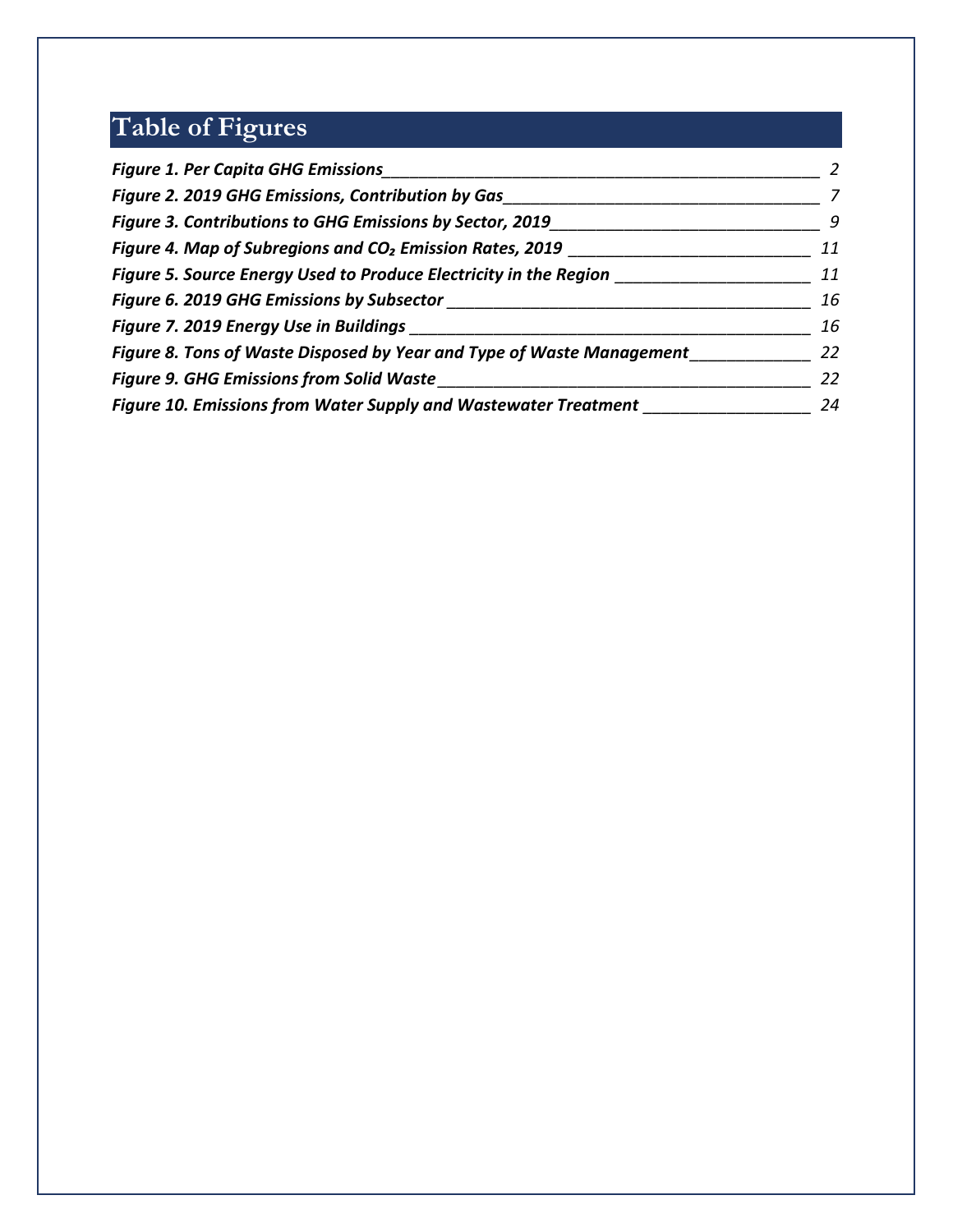## <span id="page-4-0"></span>**Overview**

The City of Philadelphia is committed to equitable action on mitigating climate change and enhancing resilience. Philadelphia's climate goals include achieving carbon neutrality by 2050, which is necessary to limit global temperature rise to under 2℃ (and ideally under 1.5℃).

Philadelphia's Office of Sustainability prepared a Greenhouse Gas (GHG) Inventory for the 2019 calendar year to track progress toward these goals. This report is a summary of the 2019 GHG inventory results and the methodology used to develop it.

The inventory includes the GHGs emitted in 2019 within Philadelphia's geographic boundary, as well as emissions occurring out-of-boundary because of activities within the city. 2019 emissions are compared to the 2006 (baseline) and 2014 GHG inventories to track progress and trends.

## **Philadelphia's Greenhouse Gas emissions decreased by 20% from 2006-2019**

Philadelphia's 2019 GHG emissions were  $20.5 \text{ MMTCO}_{2}$ e (million metric tons of carbon dioxide equivalent)<sup>[1](#page-4-1)</sup>, a reduction of 20% from 2006 emissions, which totaled 25.6 MMTCO<sub>2</sub>e. Philadelphia's emissions reduction exceeded the national reduction of 13% over this period. (In 2005 U.S. emissions were more than 6,600 MMTCO<sub>2</sub>e. In 2019, they totaled 5,769 MMTCO<sub>[2](#page-4-2)</sub>e.)<sup>2</sup>

Philadelphia's 2019 per capita emissions of 13 MTCO<sub>2</sub>e are also significantly lower than the national per capita emissions (see **Figure 1**).

**Philadelphia implemented programs to reduce energy use, increase renewable energy production, reduce waste, and otherwise mitigate GHG emissions. The City launched initiatives such as Solarize Philly, C-PACE, Philadelphia's Strategic Transportation Plan - Connect, the Municipal Clean Fleet Plan, and the Philadelphia Gas Works (PGW) Diversification Study to make the city more sustainable. Philadelphia continues to expand the network of bike lanes and multi-use trails and has an increasingly energy-efficient public transportation system. Zero-waste and green space initiatives further reduce GHG emissions.** 

<span id="page-4-1"></span><sup>&</sup>lt;sup>1</sup> MTCO<sub>2</sub>e is the standard unit for GHG emissions. It represents the total metric tons of different greenhouse gases, weighted by the global warming potential (GWP) for each gas.

<span id="page-4-2"></span><sup>2</sup> Source[: https://www.epa.gov/sites/default/files/2021-04/documents/us-ghg-inventory-2021-chapter-executive](https://www.epa.gov/sites/default/files/2021-04/documents/us-ghg-inventory-2021-chapter-executive-summary.pdf?VersionId=K9rHAp11iIhIXEIXh9h525VQWApK09IR)[summary.pdf?VersionId=K9rHAp11iIhIXEIXh9h525VQWApK09IR](https://www.epa.gov/sites/default/files/2021-04/documents/us-ghg-inventory-2021-chapter-executive-summary.pdf?VersionId=K9rHAp11iIhIXEIXh9h525VQWApK09IR)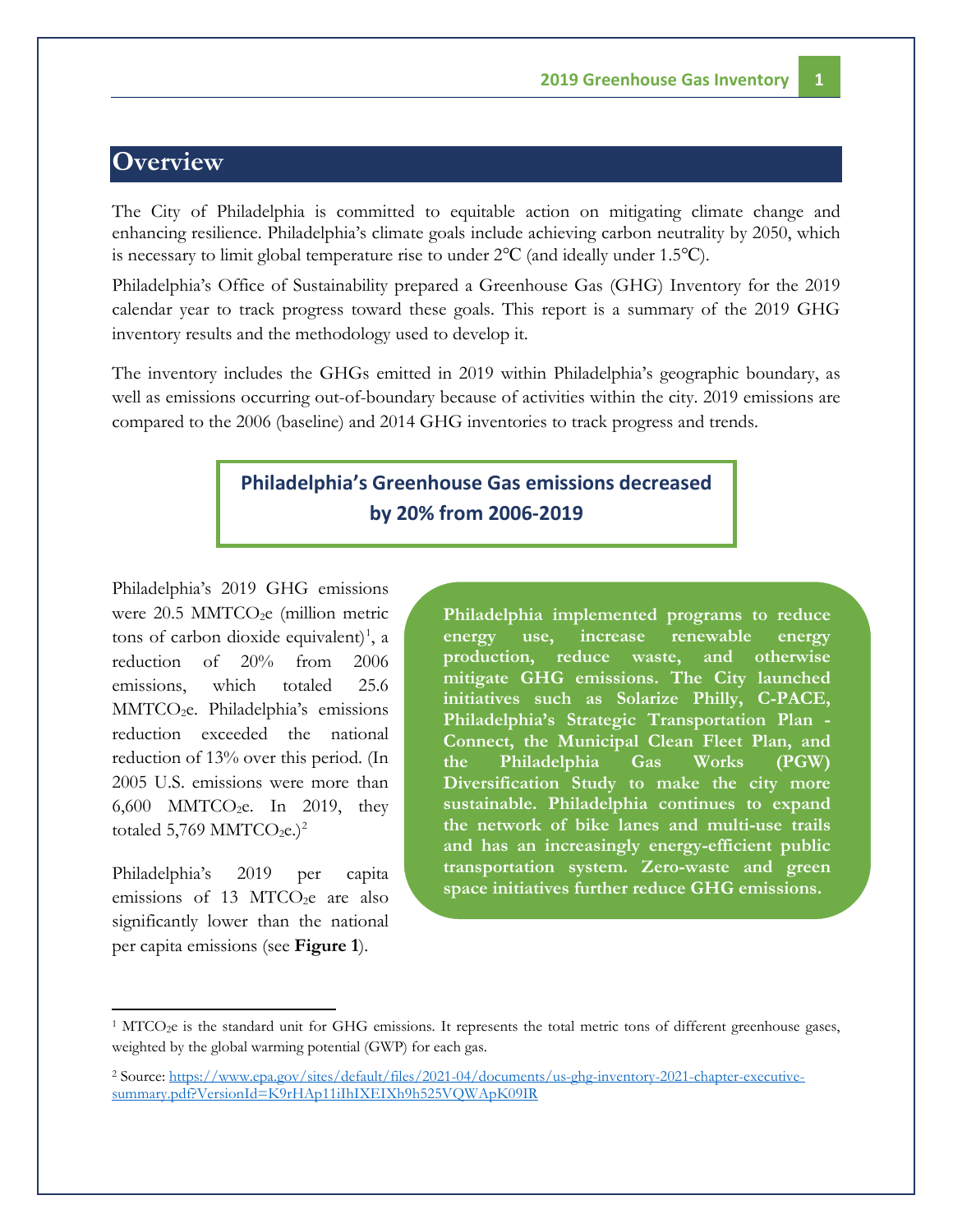

#### <span id="page-5-0"></span>**Figure 1. Per Capita GHG Emissions**

Philadelphia's lower per capita emissions can be attributed to dense urban development, which is generally more energy efficient than suburban areas, to Philadelphia's well-developed public transit system, efficient land use patterns, biking infrastructure, and the initiatives that Philadelphia implemented to reduce emissions. Philadelphia is also one of the most walkable cities in the country.[3](#page-5-1)

**Reaching Philadelphia's 2050 net-zero emissions goal will require expansion of existing successful programs and additional initiatives.** 

**Modeling of reduction strategies detailed in Philadelphia's Climate Action Playbook shows that Philadelphia will require significant changes to regulations, economy, and infrastructure to meet the 2050 goal.**

<span id="page-5-1"></span><sup>3</sup> <https://www.walkscore.com/cities-and-neighborhoods/>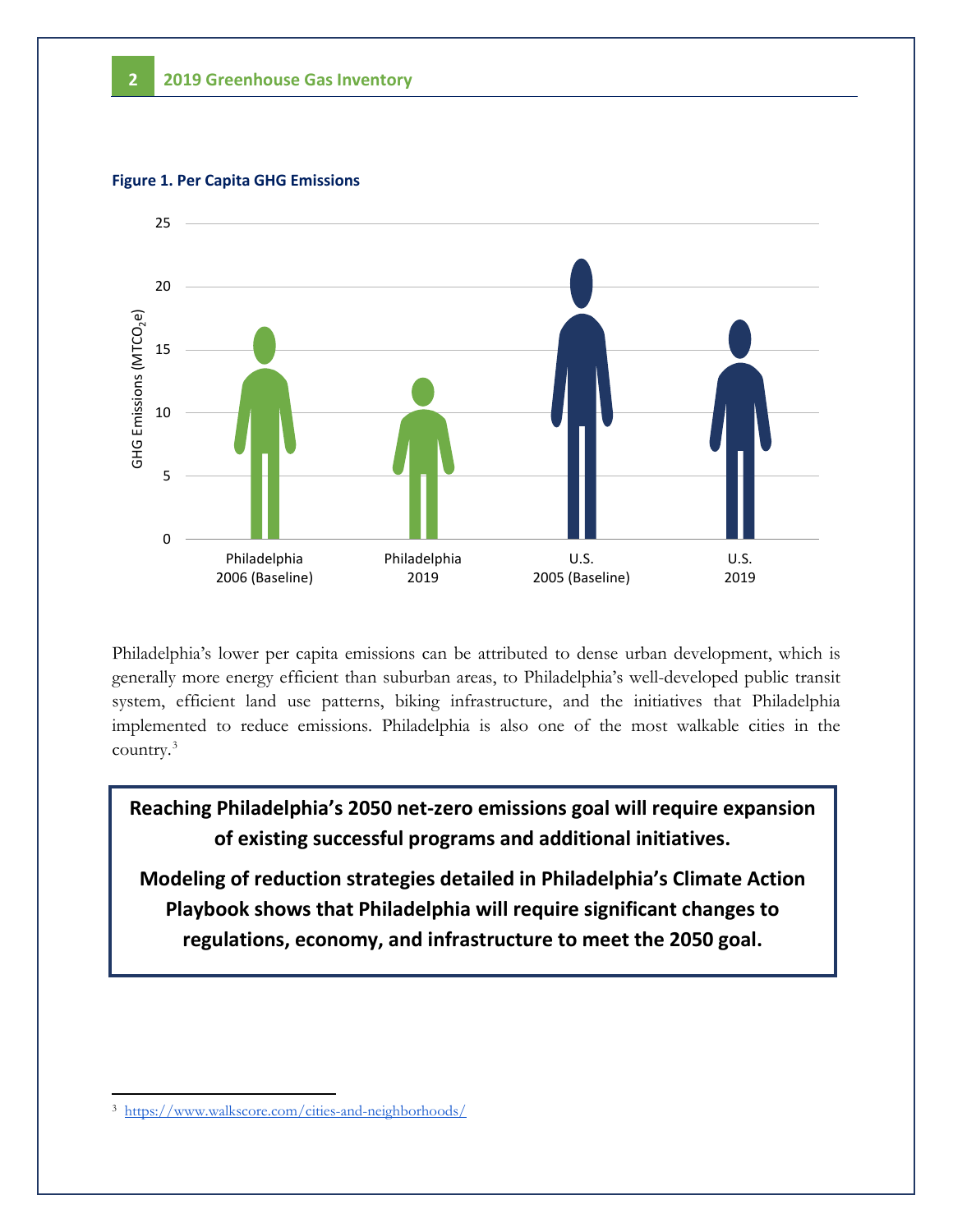## <span id="page-6-0"></span>**Introduction**

Philadelphia's GHG emissions reporting requirements are in accordance with the Global Protocol for Community-Scale GHG Emission Inventories (GPC, referred to as the Global Protocol in this report), [4](#page-6-1) which is the standard for reporting local government GHG emissions inventories. The development of the Global Protocol was completed in 2014, superseding the protocols used for Philadelphia's inventories in the past.<sup>[5](#page-6-2),[6](#page-6-3)</sup> In accordance with the Global Protocol, Philadelphia's inventories are organized by scope (Scope 1, Scope 2, and Scope 3). These scopes reflect where GHG emissions and activities generating them are occurring. The Global Protocol framework also includes reporting levels – BASIC and BASIC+, of which BASIC+ reporting is more comprehensive. For an explanation of what each scope and reporting level includes, see the **Acronyms, Abbreviations, and Definitions** list at the end of this report. The 2019 inventory and the 2006 baseline inventory for Philadelphia comply with the BASIC+ reporting standard. In addition, emissions are organized by Sector. The sectors identified in the Global Protocol and used for this inventory include:

- **Stationary Energy** fuel and electricity use in residential and commercial buildings, manufacturing and construction, and energy industries
- **Transportation** fuel and electricity use for commutes, travel, and transport of goods by all transportation modes (on-road, rail, waterborne, aviation)
- **Waste** (solid waste management and wastewater treatment)
- **Industrial Processes and Product Use (IPPU)** non-energy related industrial activities that chemically or physically transform materials (e.g., iron and steel industry and manufacturing of ammonia), as well as the use of certain GHG containing products, such as refrigerants, foams, and aerosols.
- **Agriculture, Forestry, and Other Land Use (AFLOU)**  emissions associated with livestock, land use and land use change (e.g., clearing of forested), and emissions from other land practices, such as the use of fertilizers.
- **Other Scope 3** other emissions occurring outside the geographic boundary of Philadelphia resulting from activities within Philadelphia. For this inventory **Other Scope 3** emissions include fugitive (leak) emissions of sulfur hexafluoride  $(SF_6)$  associated with transmission and distribution of electricity.

<span id="page-6-1"></span><sup>4</sup> GPC,<https://ghgprotocol.org/greenhouse-gas-protocol-accounting-reporting-standard-cities>

<span id="page-6-3"></span><span id="page-6-2"></span><sup>5</sup> Philadelphia's 2006 baseline inventory, originally created using the older U.S. Community Protocol, was recently updated following the Global Protocol for consistency, allowing the City to track progress in emissions reduction. <sup>6</sup> Philadelphia created a GHG inventory in 2016- with 2014 data- using GPC's BASIC reporting. The 2006 and 2019 inventories were organized using BASIC+ reporting, which accounts for a wider range of emission sources than BASIC reporting. BASIC reporting covers scope 1 and 2 emissions for stationary energy and transportation, and scope 1 and 3 emissions for waste, while BASIC+ includes transboundary transportation emissions, Industrial Processes and Product Use (IPPU), and Agriculture, Forestry, and Other Land Use (AFOLU) in addition to BASIC emissions. Thus, the BASIC emissions from the 2006, 2014, and 2019 inventories may be compared, but the total reported emissions are higher in years 2006 and 2019 due to more comprehensive reporting. Activity data such as fuel consumption is also helpful when comparing inventories and will be used to track trends in energy consumption and use.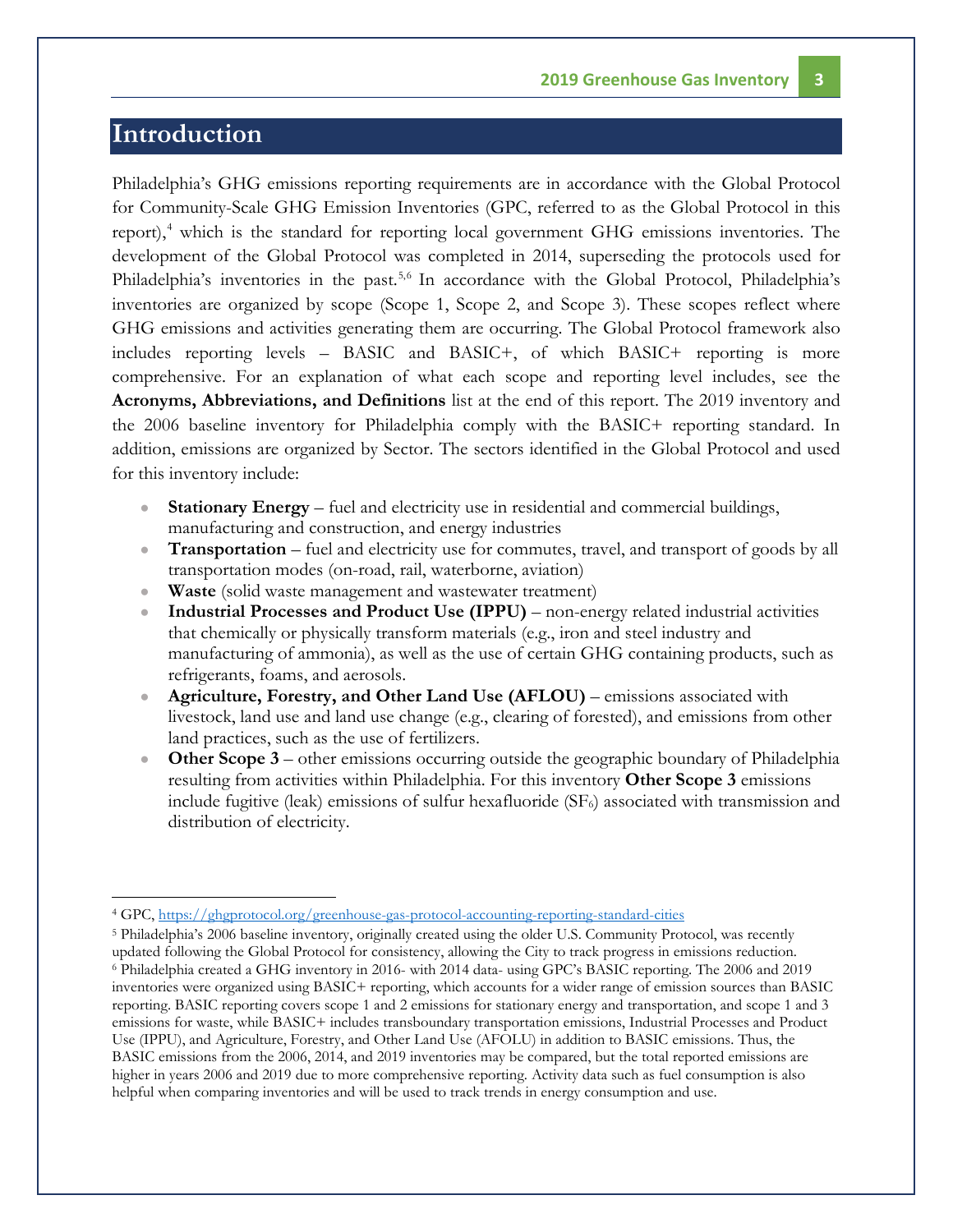#### **4 2019 Greenhouse Gas Inventory**

GHG emissions are to a large extent a result of human activity. Therefore, indicators of human activity, such as population and employment are important to consider when tracking changes in emissions over time. Furthermore, it is important to consider the temperature variability when comparing GHG emissions from different years to account for differences in energy used for building heating and cooling. A good indicator of the heating and cooling needs are the heating and cooling degree days (HDD and CCD) metrics.

**Table 1** and **Table 2** provide an overview of Philadelphia's key demographic and geographic indicators for 2019 and other inventory years.

| <b>Inventory Boundary</b> | <b>City Information</b>                                |
|---------------------------|--------------------------------------------------------|
| Geographic Boundary       | City of Philadelphia                                   |
| Country                   | <b>United States</b>                                   |
| <b>Inventory Year</b>     | 2019                                                   |
| Land area                 | 348 km <sup>2</sup> or ~86,000 acres (excluding water) |

#### **Table 1. Inventory City Information**

#### **Table 2. Demographic and Geographic Information**

| Year | <b>Population</b> | <b>Employment</b> | <b>HDD</b>       | <b>CDD</b>        |
|------|-------------------|-------------------|------------------|-------------------|
| 2006 | 1,504,950         | 711.418           | 3972 $\degree$ F | 1234 $\degree$ F  |
| 2014 | 1,560,297         | 747,899           | 4776 °F          | 1220 $^{\circ}$ F |
| 2019 | 1,584,064         | 790,653           | 4331 $\degree$ F | 1477 °F           |

**Sources:** United States Census Bureau, ACS Demographic and Housing Estimates for Philadelphia County, Population Estimate[s](https://data.census.gov/cedsci/table?t=Employment&g=0500000US42101&tid=ACSDP5YSPT2010.DP03)

[https://data.census.gov/cedsci/table?t=Employment&g=0500000US42101&tid=ACSDP5YSPT2010.DP03,](https://data.census.gov/cedsci/table?t=Employment&g=0500000US42101&tid=ACSDP5YSPT2010.DP03) United States Census Bureau, Selected Economic Characteristics for Philadelphia County, Population 16 and over in labor force[,](https://data.census.gov/cedsci/table?t=Employment&g=0500000US42101&tid=ACSDP5YSPT2010.DP03) [https://data.census.gov/cedsci/table?t=Employment&g=0500000US42101&tid=ACSDP5YSPT2010.DP03,](https://data.census.gov/cedsci/table?t=Employment&g=0500000US42101&tid=ACSDP5YSPT2010.DP03)  Heating and Cooling Degree Days, Energy Sta[r,](https://portfoliomanager.energystar.gov/pm/degreeDaysCalculator)

<https://portfoliomanager.energystar.gov/pm/degreeDaysCalculator>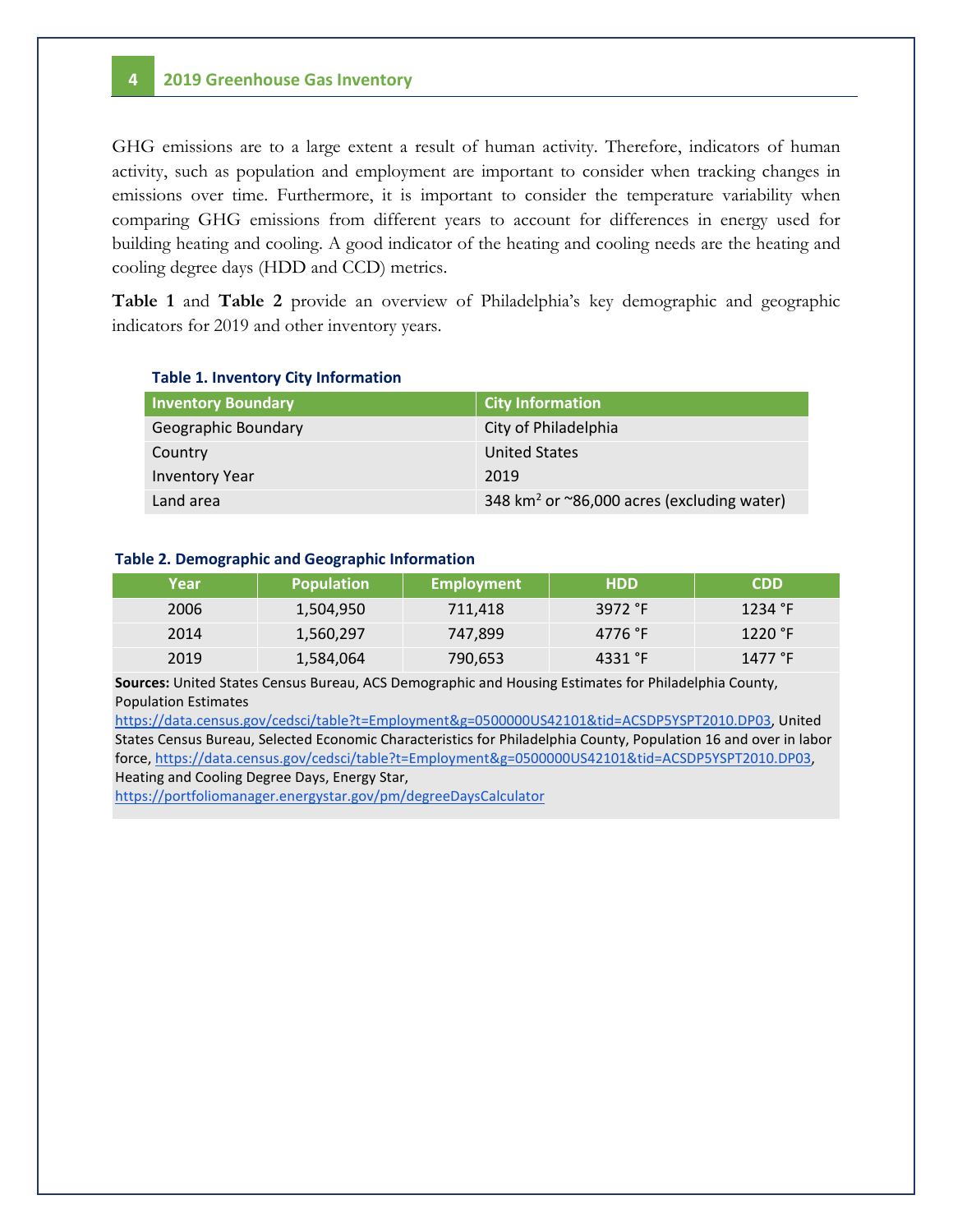## <span id="page-8-0"></span>**Summary of Results**

**Table 3** provides a summary of Philadelphia's 2019 GHG emissions by scope and sector. This summary format is consistent with the City's reporting requirements compliant with the Global Protocol.

| <b>Sector</b>                                                                                                       |                                                 | Scope 1<br>(Territorial) | Scope 2 | Scope 3<br><b>Included in</b><br><b>BASIC/BASIC+</b> | <b>Other</b><br>Scope 3 Basic |                                                                     | Basic+                          |
|---------------------------------------------------------------------------------------------------------------------|-------------------------------------------------|--------------------------|---------|------------------------------------------------------|-------------------------------|---------------------------------------------------------------------|---------------------------------|
| <b>Stationary</b>                                                                                                   | <b>Energy Use</b>                               | 6.42                     | 4.10    | 0.22                                                 | 0.01                          |                                                                     |                                 |
| <b>Energy</b>                                                                                                       | Energy<br>generation<br>supplied to the<br>grid | IE.                      |         |                                                      |                               |                                                                     | <b>BASIC</b><br>requirements    |
| Transportation                                                                                                      |                                                 | 3.87                     | 0.15    | 4.19                                                 |                               | Key:                                                                | BASIC+<br>requirements          |
| Waste                                                                                                               | Generated in the<br>city                        | 0.07                     | 0.08    | 0.56                                                 |                               |                                                                     | Other Scope 3                   |
|                                                                                                                     | Generated<br>outside city                       | <b>NO</b>                |         |                                                      |                               |                                                                     | <b>Territorial</b><br>emissions |
| <b>IPPU</b>                                                                                                         |                                                 | 0.82                     |         |                                                      |                               |                                                                     | Non-applicable                  |
| <b>AFOLU</b>                                                                                                        |                                                 | $-0.04$                  |         |                                                      |                               | NO = Not Occurring<br>IE = Included Elsewhere<br>NE = Not Estimated |                                 |
| <b>Total</b>                                                                                                        | All territorial<br>emissions                    | 11.14                    | 4.33    | 4.97                                                 | 0.01                          | 15.3                                                                | 20.5                            |
| Note: This table format was adapted from the Global Protocol (GPC) Accounting and Reporting Standard for<br>Cities. |                                                 |                          |         |                                                      |                               |                                                                     |                                 |

| Table 3. Summary of 2019 GHG Emissions by Scope and Sector (MMTCO <sub>2</sub> e) |  |  |
|-----------------------------------------------------------------------------------|--|--|
|-----------------------------------------------------------------------------------|--|--|

Emissions calculated to the standard of BASIC+ reporting totaled approximately 20.5 MMTCO<sub>2</sub>e. BASIC reporting accounted for approximately  $15.3 \text{ MMTCO}_2$ e of those emissions. Aviation emissions are the largest contributor to the difference between the BASIC and BASIC+ emissions included in **Table 3**.

**Table 4** provides further detail of 2019 emissions by sector and subsector. The format used is compliant with the reporting standard used by the Global Protocol (GPC). The reference numbers included in the first column are used for consistent organization of inventories for cities across the globe.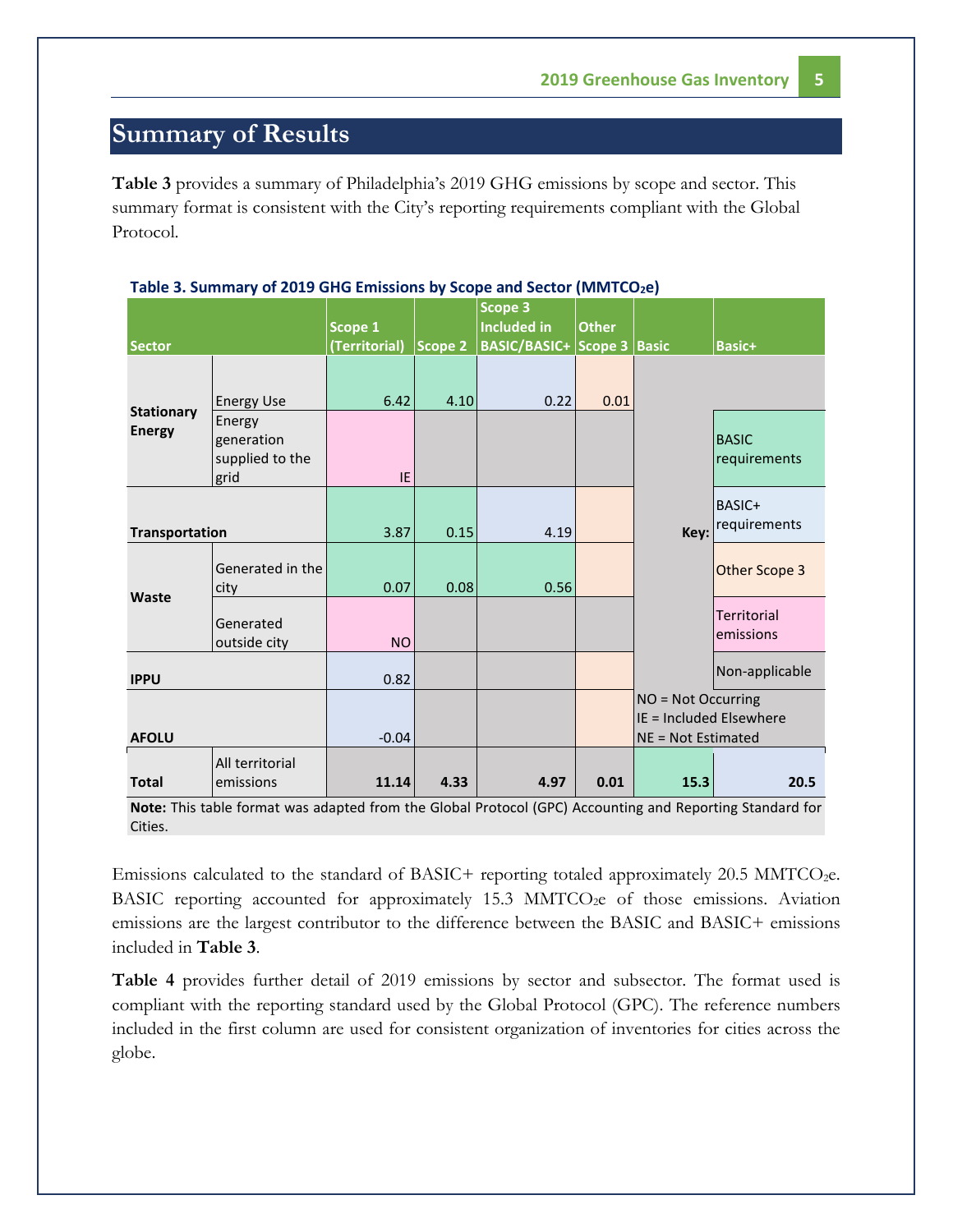| <b>GPC</b>             |                                                        | Total GHG (MTCO <sub>2</sub> e) |                |                |              |
|------------------------|--------------------------------------------------------|---------------------------------|----------------|----------------|--------------|
| Reference              |                                                        |                                 |                |                |              |
| <b>Number</b>          | <b>GHG Emissions Source (By Sector and Sub-sector)</b> | Scope 1                         | Scope 2        | Scope 3        | <b>Total</b> |
|                        | <b>STATIONARY ENERGY</b>                               |                                 |                |                |              |
| 1.1                    | <b>Residential buildings</b>                           | 2,081,584                       | 1,192,715      | 64,097         | 3,338,396    |
| 1.2                    | Commercial and institutional buildings and facilities  | 1,142,769                       | 2,911,494      | 156,466        | 4,210,729    |
| 1.3                    | Manufacturing industries and construction              | 680,555                         | IE             | <b>NE</b>      | 680,555      |
| 1.4.1/2/3              | <b>Energy industries</b>                               | 2,204,929                       | IE             | NE             | 2,204,929    |
| 1.8                    | Fugitive emissions from oil and natural gas systems    | 309,499                         |                |                | 309,499      |
|                        | <b>SUB-TOTAL STATIONARY ENERGY</b>                     | 6,419,366                       | 4,104,209      | 220,563        | 10,744,108   |
| Ш                      | <b>TRANSPORTATION</b>                                  |                                 |                |                |              |
| II.1                   | On-road transportation                                 | 3,823,386                       | 114            | IE             | 3,823,500    |
| II.2                   | Railways                                               | 5,293                           | 152,941        | 25,229         | 183,463      |
| II.3                   | Waterborne navigation                                  | 20,171                          | N <sub>O</sub> | N <sub>O</sub> | 20,171       |
| II.4                   | Aviation                                               | 19,976                          | N <sub>O</sub> | 4,163,747      | 4,183,723    |
| II.5                   | Off-road transportation                                | IF                              | IE             | N <sub>O</sub> |              |
|                        | <b>SUB-TOTAL TRANSPORTATION</b>                        | 3,868,826                       | 153,055        | 4,188,976      | 8,210,857    |
| III                    | <b>WASTE</b>                                           |                                 |                |                |              |
| III.1.1/2              | Solid waste generated in the city                      | N <sub>O</sub>                  |                | 371,879        | 371,879      |
| III.2.1/2              | Biological waste generated in the city                 | N <sub>O</sub>                  |                | N <sub>O</sub> | $\Omega$     |
| III.3.1/2              | Incinerated and burned waste generated in the city     | NO                              |                | 184,295        | 184,295      |
| III.4.1/2              | Wastewater generated in the city                       | 69,861                          | 75,622         | 4,064          | 149,547      |
| <b>SUB-TOTAL WASTE</b> |                                                        | 69,861                          | 75,622         | 560,238        | 705,721      |
| IV                     | INDUSTRIAL PROCESSES and PRODUCT USES (IPPU)           | 822,129                         |                |                | 822,129      |
| $\mathsf{V}$           | <b>AFOLU</b> (Emissions from land V.2)                 | -43,740                         |                |                | $-43,740$    |
| V <sub>l</sub>         | <b>Other Scope 3</b>                                   |                                 |                | 14,621         | 14,621       |
| <b>TOTAL</b>           |                                                        | 11,134,412                      | 4,332,886      | 4,984,398      | 20,453,696   |

#### **Table 4. 2019 GPC Compliant GHG Inventory Snapshot**

## <span id="page-9-0"></span>**Emissions by Gas**

This inventory includes the following greenhouse gases:<sup>[7](#page-9-1)</sup>

- Carbon dioxide  $(CO_2)$
- Methane  $(CH_4)$
- Nitrous oxide  $(N_2O)$
- Hydrofluorocarbons (HFCs)
- Perfluorocarbons (PFCs)
- Sulfur hexafluoride  $(SF_6)$

Greenhouse gases have different effects on the planetary climate. For example, methane is 25 times worse for the planet then  $CO_2$  in the longer term (100 years) and 83 times worse than  $CO_2$  in the shorter term (20-years). The Global Warming Potential (GWP) is a weighing factor that accounts for the difference in effectiveness of various GHGs, using  $CO<sub>2</sub>$  as the reference (meaning that the GWP value of  $CO<sub>2</sub>$  is 1). The International Panel of Climate Change (IPCC) updates the GWP values as scientific models improve and as the atmosphere changes and publishes the updates in their Annual Reports (AR). Emissions summarized in **Table 4** and throughout this report were calculated with

<span id="page-9-1"></span><sup>&</sup>lt;sup>7</sup> Nitrogen Trifluoride (NF<sub>3</sub>) is a greenhouse gas that is included in the U.S. and other inventories. NF<sub>3</sub> is emitted from just a few industrial processes, such as the production of liquid crystal display and solar panels. As there are no large industries of this type within Philadelphia, emissions from  $NF<sub>3</sub>$  are not included in this inventory.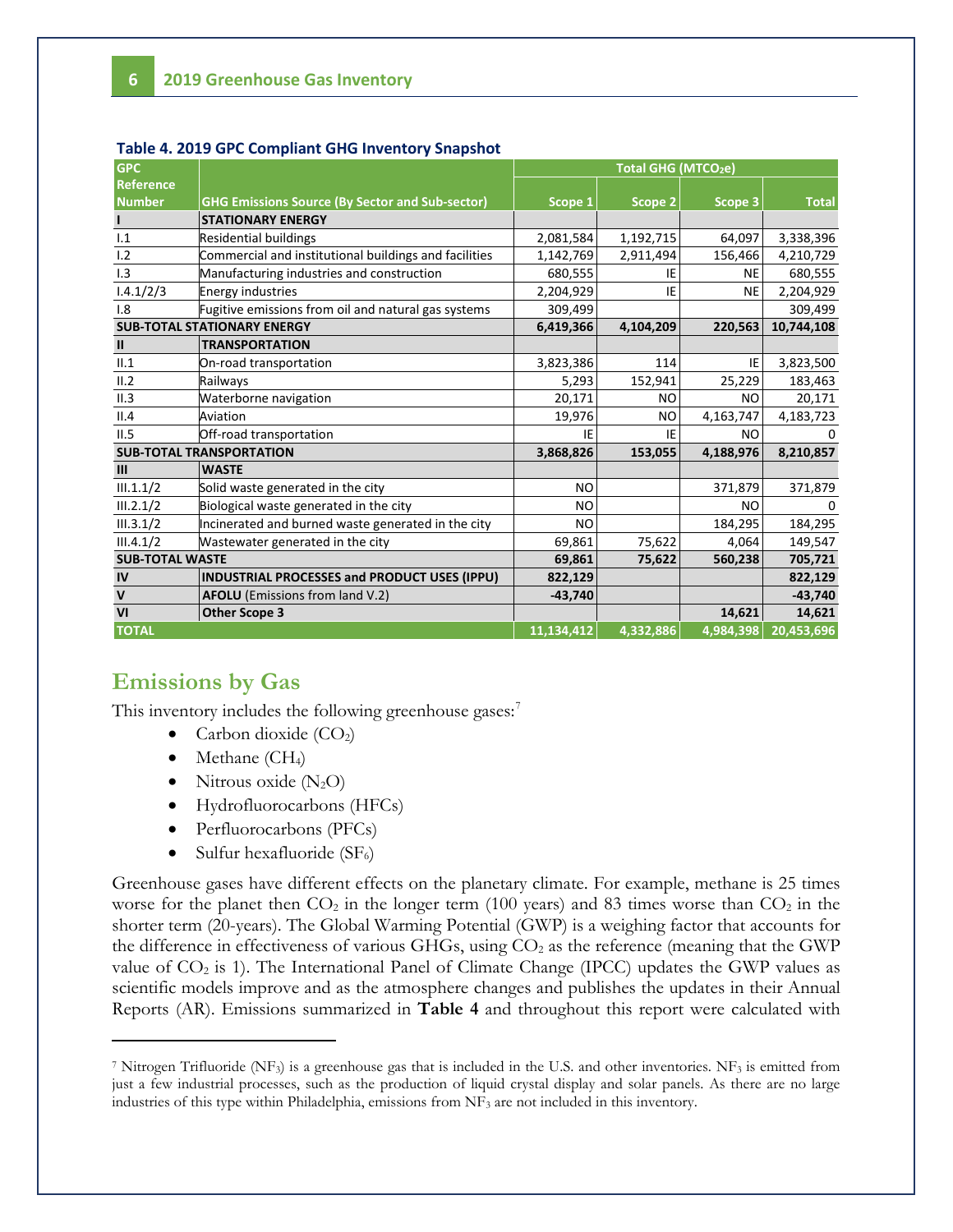GWP values from IPCC's fourth annual report (AR4), for the 100-year horizon (AR4-100). For comparison, summary GHG emissions data are also presented using the 20-year GWP values (from IPCC's sixth annual report – AR6-20) to address the greater short-term impact of methane. Reducing methane emissions is increasingly recognized as important and urgent. **Table 5** shows the GWP values.

| <b>Table 5. Global Warming Potential (GWP)</b> |         |        |  |  |  |  |
|------------------------------------------------|---------|--------|--|--|--|--|
| Gas                                            | AR4-100 | AR6-20 |  |  |  |  |
| CO <sub>2</sub>                                |         |        |  |  |  |  |
| CH <sub>4</sub>                                | 25      | 82.5   |  |  |  |  |
| N <sub>2</sub> O                               | 298     | 273    |  |  |  |  |
| SF <sub>6</sub>                                | 22,800  | 18,300 |  |  |  |  |
| <b>Source:</b> https://www.ipcc.ch/reports/    |         |        |  |  |  |  |

**Figure 2** shows the contribution of different gases to the overall emissions.



<span id="page-10-0"></span>

*Figure 2 shows the contributions of different gases to the overall emissions in the inventory. The figure shows that carbon dioxide (CO2) is the predominant GHG emitted. Figure 2a and Figure 2b illustrate how the use of different Global Warming Potential (GWP) values affects the overall emissions and the contributions by gas. Using 20-year horizon GWPs (AR6-20, as shown in Figure 2b) results in calculated emissions that are higher than emissions calculated using the 100-year horizon GWPs (AR4, 100, as shown in Figure 2a). Over the shorter (20-year) time horizon, the methane (CH4) GWP is greater and contributes more to the overall emissions (10.7% vs. 3.5%). Methane emissions included in Philadelphia's GHG inventory are primarily the result of waste decomposition in landfills and utility operational losses.*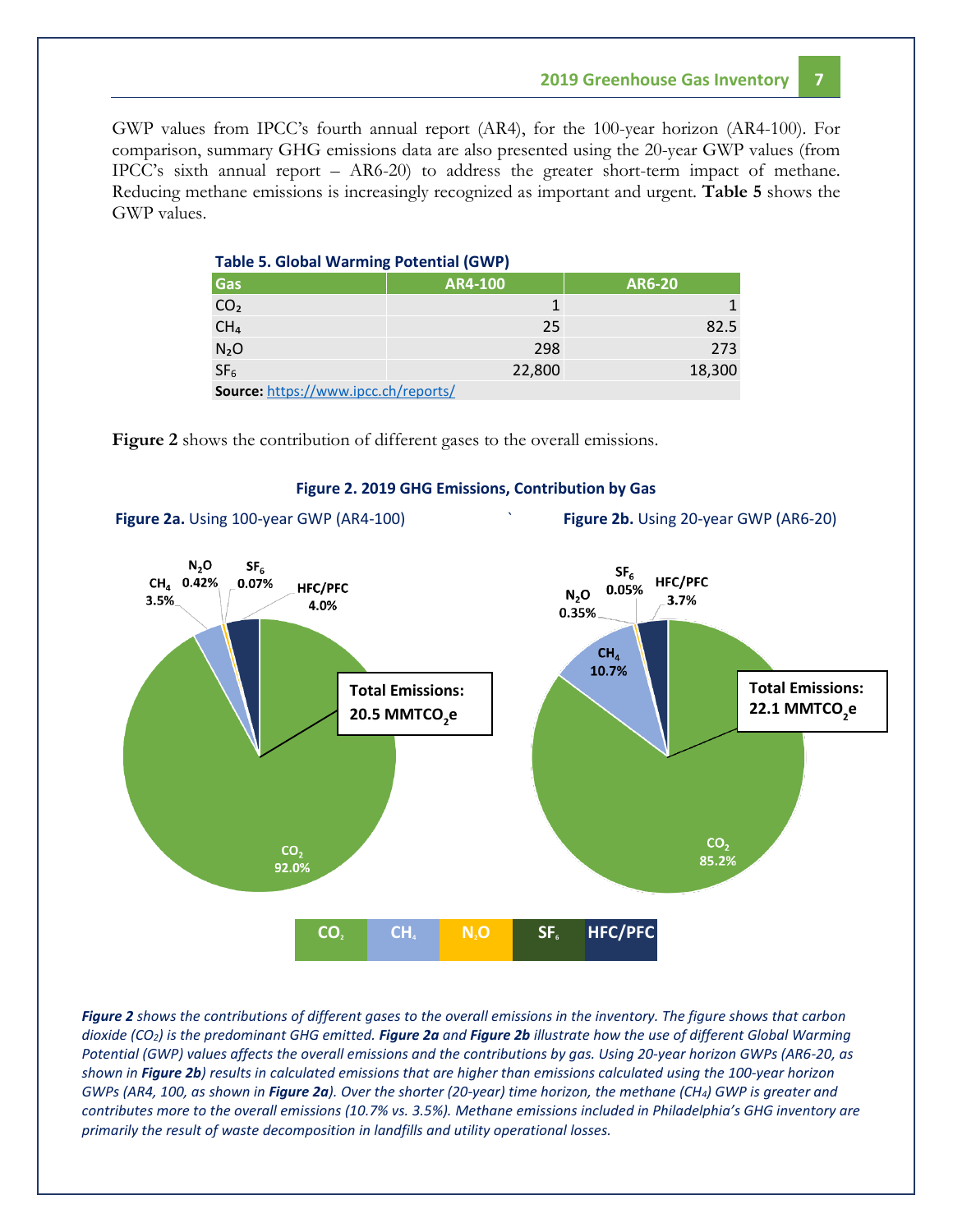The total emissions calculated using the 20-year horizon GWP values (from AR6-20) are **22.1 MMTCO<sub>2</sub>e**, which is approximately 8% higher than the emissions of 20.5 MMTCO<sub>2</sub>e calculated using the 100-year horizon GWP values (from AR4-100).

#### <span id="page-11-0"></span>**Emissions by Scope**

**Table 6** summarizes 2019 GHG emissions by Scope.

| Table 6. 2019 GHG Emissions by Scope                                                                                            |                                                                              |                        |                        |  |  |  |
|---------------------------------------------------------------------------------------------------------------------------------|------------------------------------------------------------------------------|------------------------|------------------------|--|--|--|
|                                                                                                                                 | <b>2006 GHG Emissions</b><br><b>2014 GHG Emissions</b><br>2019 GHG Emissions |                        |                        |  |  |  |
| <b>Scope</b>                                                                                                                    | (MMTCO <sub>2</sub> e)                                                       | (MMTCO <sub>2</sub> e) | (MMTCO <sub>2</sub> e) |  |  |  |
| Scope 1                                                                                                                         | 12.39                                                                        | 12.49                  | 11.14                  |  |  |  |
| Scope 2                                                                                                                         | 7.38                                                                         | 5.58                   | 4.33                   |  |  |  |
| Scope 3                                                                                                                         | 5.80                                                                         | $0.61*$                | 4.98                   |  |  |  |
| <b>Total</b>                                                                                                                    | 25.6                                                                         | 18.68*                 | 20.5                   |  |  |  |
| $N = 1$ , $T_{\rm b}$ , $204.4$ becomes the state of the state of the state of the state of $2000$ and $2040$ becomes the state |                                                                              |                        |                        |  |  |  |

**Note:** The 2014 inventory did not include all scope 3 emissions that the 2006 and 2019 inventories included. Therefore, the Scope 3 and total emissions from the 2014 inventory are not comparable with the 2019 and baseline emissions.

#### <span id="page-11-1"></span>**Emissions by Sector and Emissions Compared to Baseline GHG Inventory**

**Table 7** summarizes emissions by sector and by year. It also shows the percent contribution of each sector to the overall emissions (for each year) and the percent change in emissions by sector in 2019, as compared with the 2006 baseline.

|                                 | 2006<br><b>Emissions</b> | 2006<br><b>Sector</b> | 2014<br><b>Emissions</b> | 2014<br><b>Sector</b>              | 2019<br><b>Emissions</b> | 2019<br><b>Sector</b> | %<br><b>Emissions</b><br><b>Change</b><br>2006- |
|---------------------------------|--------------------------|-----------------------|--------------------------|------------------------------------|--------------------------|-----------------------|-------------------------------------------------|
| Sector                          | (MMTCO <sub>2</sub> e)   | <b>Contribution</b>   |                          | MMTCO <sub>2</sub> e) Contribution | (MMTCO2e)                | <b>Contribution</b>   | 2019                                            |
| <b>Residential</b>              | 4.33                     | 16.9%                 | 3.97                     | 21.2%                              | 3.34                     | 16.3%                 | $-22.9%$                                        |
| Commercial<br>and Industrial    | 6.75                     | 26.4%                 | 6.01                     | 32.1%                              | 4.21                     | 20.5%                 | $-37.6%$                                        |
| Manufacturing+<br><b>Energy</b> |                          |                       |                          |                                    |                          |                       |                                                 |
| <b>Industries</b>               | 4.12                     | 16.1%                 | 3.06                     | 16.4%                              | 2.89                     | 14.1%                 | $-29.9%$                                        |
| Transportation*                 | 7.92                     | 30.9%                 | 3.20                     | 17.1%                              | 8.21                     | 40.0%                 | 3.7%                                            |
| <b>Solid Waste</b>              | 1.17                     | 4.6%                  | 0.61                     | 3.3%                               | 0.56                     | 2.7%                  | $-52.1%$                                        |
| <b>Water and</b><br>Wastewater  | 0.17                     | 0.7%                  | 0.03                     | 0.1%                               | 0.15                     | 0.7%                  | $-11.8%$                                        |
|                                 |                          |                       |                          |                                    |                          |                       |                                                 |
| <b>Other</b>                    | 1.11                     | 4.3%                  | 1.80                     | 9.6%                               | 1.10                     | 5.4%                  | $-0.9%$                                         |
| <b>Total</b>                    | 25.6                     | 100%                  | 18.7                     | 100%                               | 20.5                     | 100%                  | $-20%$                                          |

#### **Table 7. Philadelphia City-Wide GHG Emissions by Sector**

**\*Note:** 2006 and 2019 transportation emissions include Scope 3 emissions from aviation and railways.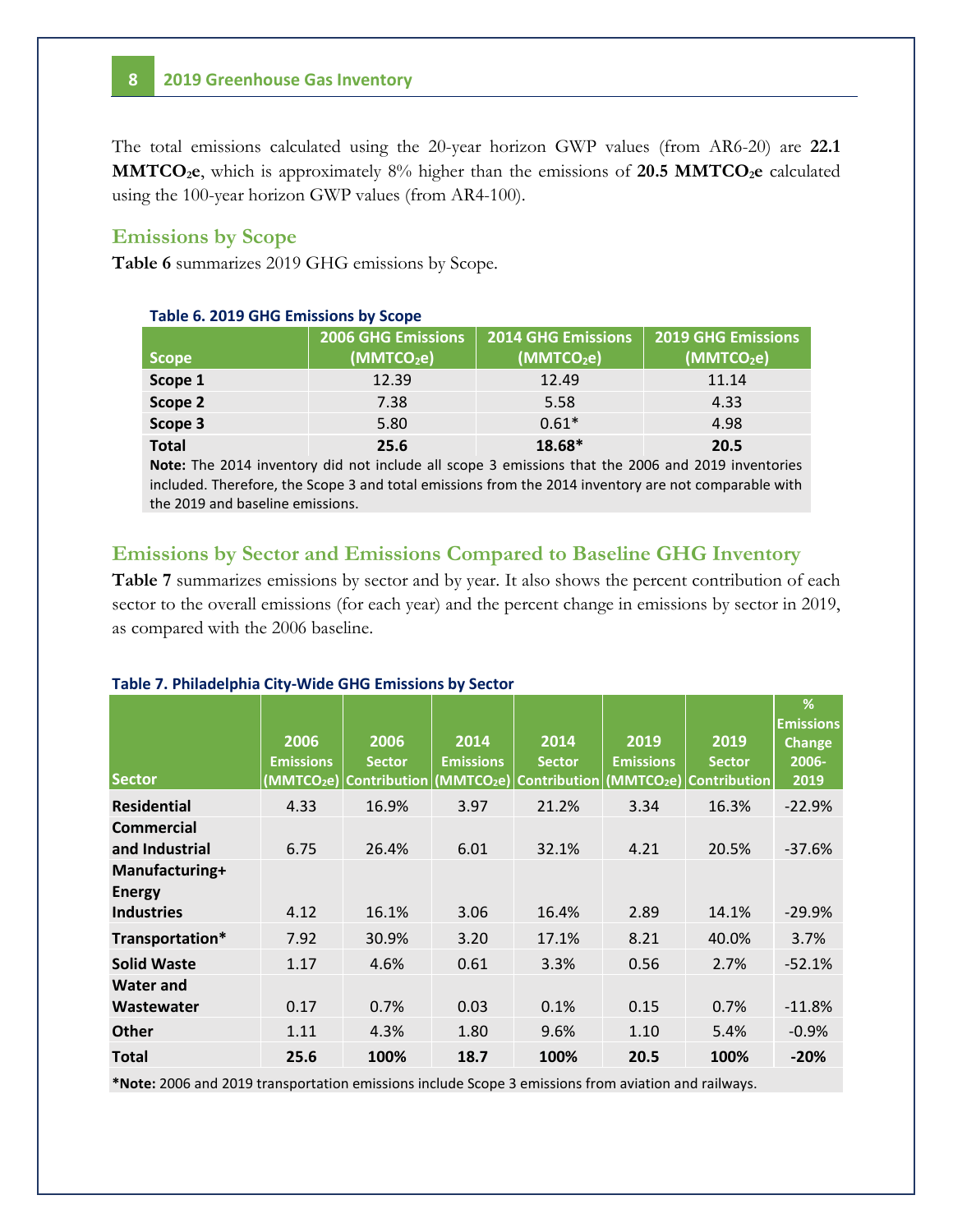**Figure 3** illustrates the contribution by sector to 2019 emissions (including Scope 1, 2, and 3). Emissions reported here for 2019 for Manufacturing and Energy Industries correspond to emissions included in **Table 4** under Global Protocol Reference Numbers 1.3 and 1.4.1/2/3.

<span id="page-12-3"></span>

#### **Figure 3. Contributions to GHG Emissions by Sector, 2019**

## <span id="page-12-0"></span>**Results and Methodology by Sector**

#### <span id="page-12-1"></span>**Stationary Energy**

Emissions from the **Stationary Energy** sector include emissions from fuel and electricity use in residential, commercial, and institutional buildings and facilities. They also include emissions from manufacturing industries and construction, energy industries, and fugitive emissions from fossil fuel systems, such as gas leaks from distribution mains. Utilities commonly aggregate information on energy use by commercial and industrial customers. For this reason, commercial and industrial emissions are aggregated in Philadelphia's inventory. Energy use and the associated emissions from institutional buildings (e.g., libraries, court houses, museums, etc.) are also aggregated within the commercial and industrial subsector.

#### <span id="page-12-2"></span>Residential, Commercial, and Industrial Emissions from Gas Use

Utility gas (also referred to as natural gas) is the primary fuel used for heating and cooking in Philadelphia's homes and businesses. Gas is also used to power cooling equipment, to generate electricity, and in industrial processes.

Two utilities provided information on 2019 gas consumption – Philadelphia Gas Works (PGW), Philadelphia's municipally owned gas utility, and PECO (which provides gas to a small number of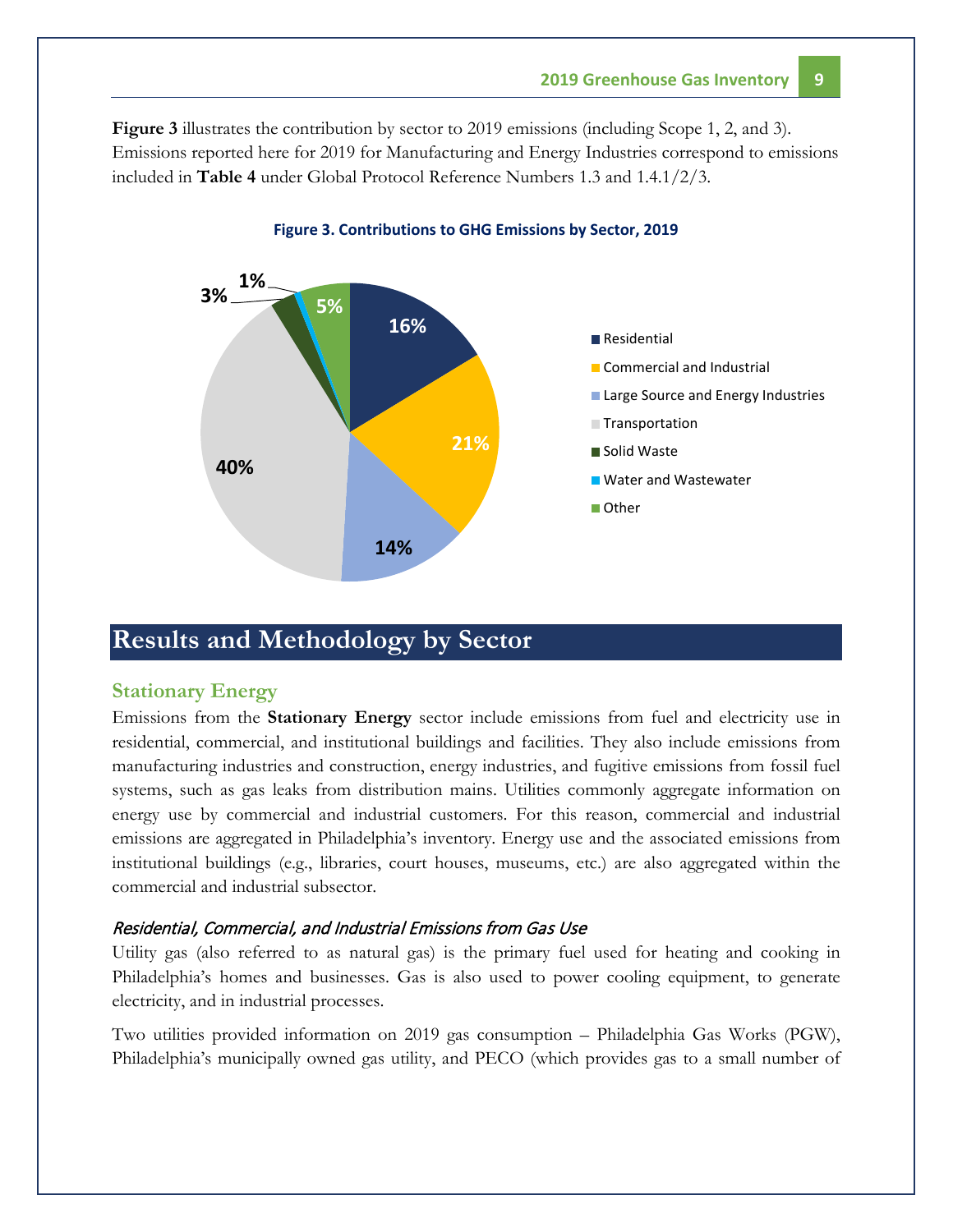**Table 8. Gas Consumption**

Philadelphia customers). Emissions from this energy use were calculated using U.S. Environmental Protection Agency (EPA) emission factors.<sup>[8](#page-13-1)</sup>

**Table 8** shows total gas consumption in million British Thermal Units (MMBTU) by subsector and residential gas consumption per capita for 2006, 2014, and 2019.

| Year                                                                                                                                                                                                                                                                 | <b>Residential</b><br>(MMBTU) | <b>Per Capita</b><br>(MMBTU) | <b>Commercial</b><br>(MMBTU) | <b>Industrial</b><br>(MMBTU) | <b>Total</b><br>(MMBTU) |  |  |
|----------------------------------------------------------------------------------------------------------------------------------------------------------------------------------------------------------------------------------------------------------------------|-------------------------------|------------------------------|------------------------------|------------------------------|-------------------------|--|--|
| 2006                                                                                                                                                                                                                                                                 | 34,361,453                    | 23                           | 27,369,851                   |                              | 61,731,304              |  |  |
| 2014                                                                                                                                                                                                                                                                 | 41,704,877                    | 27                           | 40,649,443                   |                              | 82,354,320              |  |  |
| 2019                                                                                                                                                                                                                                                                 | 36,560,527                    | 23                           | 20,372,985                   | 7,387,716                    | 64,321,227              |  |  |
| Note: For 2006 and 2014, gas consumption was aggregated for commercial and<br>industrial customers. For 2019, more detailed data is available from PGW.<br>Industrial energy use in 2019 is summarized here for comparison of total energy<br>used in 2006 and 2019. |                               |                              |                              |                              |                         |  |  |

PGW provided gas usage data for every year. Total consumption and consumption per capita were higher in 2014 than in 2006 and 2019. One reason for this is that the 2014 winter was colder (with more heating degree days than 2006 and 2019), resulting in more gas demand.

**Table 9** shows GHG emissions for gas use by subsector for 2006, 2014, and 2019.

#### **Table 9. Emissions from Gas Consumption**

| Year                                                                 | <b>Residential</b><br>(MTCO <sub>2</sub> e) | <b>Commercial</b><br>(MTCO <sub>2</sub> e) | <b>Industrial</b><br>(MTCO <sub>2</sub> e) | <b>Total</b><br>(MTCO <sub>2</sub> e) |  |
|----------------------------------------------------------------------|---------------------------------------------|--------------------------------------------|--------------------------------------------|---------------------------------------|--|
| 2006                                                                 | 1,827,163                                   | 1,455,386                                  |                                            | 3,282,550                             |  |
| 2014                                                                 | 2,140,587                                   | 2,086,415                                  |                                            | 4,227,002                             |  |
| 2019                                                                 | 1,941,905                                   | 1,082,107<br>392,397                       |                                            | 3,416,409                             |  |
| Note: Industrial emissions for 2019 are summarized here for          |                                             |                                            |                                            |                                       |  |
| comparison with 2006 and 2014. In Table 4, 2019 industrial emissions |                                             |                                            |                                            |                                       |  |
| from use of gas are reported under GPC Reference Number I.3 (along   |                                             |                                            |                                            |                                       |  |

#### <span id="page-13-0"></span>Residential, Commercial, and Industrial Emissions Associated with Electricity Use

with other sources).

Electricity is used in homes, businesses, institutions, and industries for lighting, cooling, and powering equipment and machinery. Electricity can also be used for heating, cooking, water heating, and for charging electric vehicles. Electricity supplied to Philadelphia customers is generated from a variety of sources, including fossil fuels. Combustion of fossil fuels produces  $CO<sub>2</sub>$ , CH<sub>4</sub>, and N<sub>2</sub>O

<span id="page-13-1"></span><sup>8</sup> EPA[, https://www.epa.gov/sites/default/files/2015-11/documents/emission-factors\\_2011.pdf](https://www.epa.gov/sites/default/files/2015-11/documents/emission-factors_2011.pdf)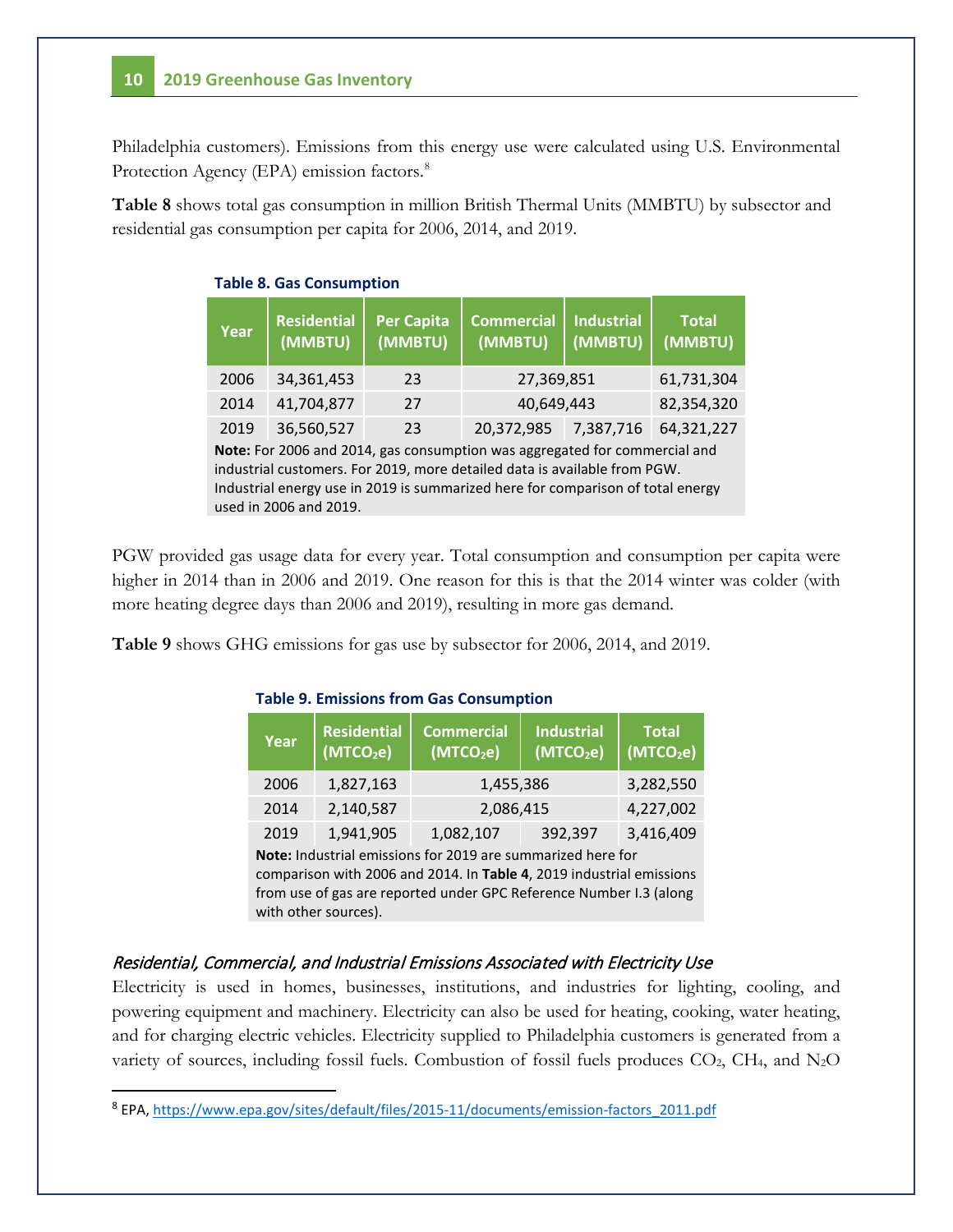<span id="page-14-0"></span>emissions. The shift away from coal for electricity production resulted in a significant benefit in reducing emissions from electricity use. Philadelphia is within the ReliabilityFirst Corporation East (RFCE) subregion, shown in **Figure 4.**





**Figure 5** shows the mix of fuels used to produce electricity in the region, based on data from the EPA. [9](#page-14-2)

<span id="page-14-2"></span><span id="page-14-1"></span>

#### **Figure 5. Source Energy Used to Produce Electricity in the Region**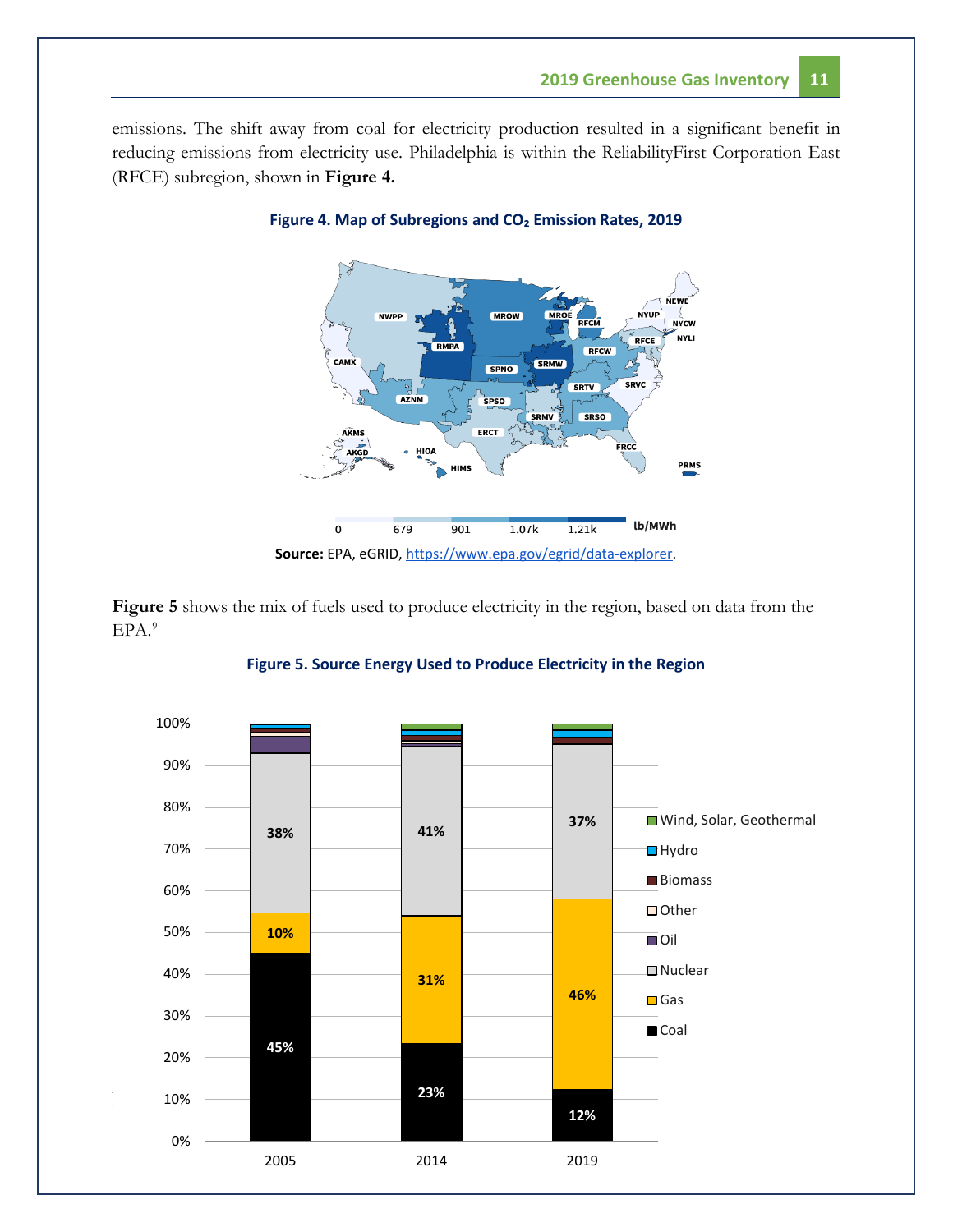**Table 10** shows the emission rates which were used to calculate emissions from electricity use in Philadelphia.

| <b>GHG</b>                                                                          | 2005<br><b>Emission</b><br>Rate | 2014<br><b>Emission</b><br>Rate | 2019<br><b>Emission</b><br>Rate | <b>Emission Rate Units</b>     |
|-------------------------------------------------------------------------------------|---------------------------------|---------------------------------|---------------------------------|--------------------------------|
| CO <sub>2</sub>                                                                     | 1,139.07                        | 829.4                           |                                 | 695.00 CO <sub>2</sub> lbs/MWh |
| CH <sub>4</sub>                                                                     | 30.27                           | 73.9                            |                                 | 53.00 CH <sub>4</sub> lbs/GWh  |
| N <sub>2</sub> O                                                                    | 18.71                           | 11.2                            |                                 | 7.00 N <sub>2</sub> O lbs/GWh  |
| Source: EPA, eGRID, RFCE region https://www.epa.gov/egrid/egrid-2019-summary-tables |                                 |                                 |                                 |                                |

#### **Table 10. Electricity Emission Rates**

**Note:** 2006 emissions from electricity use are based on 2005 eGRID emissions rates, as EPA did not publish a 2006 eGRID summary.

**Table 11** shows the electricity consumption within residential and commercial buildings and industrial facilities (total and per capita), as provided by PECO, the electricity distribution company serving Philadelphia.

|      | Table 11. Residential, commercial and maastrial Electricity OSC |                                                                          |                                                                                       |                                                     |  |  |
|------|-----------------------------------------------------------------|--------------------------------------------------------------------------|---------------------------------------------------------------------------------------|-----------------------------------------------------|--|--|
| Year | <b>Residential</b><br>(GWh)                                     | <b>Residential</b><br><b>Electricity Use   Use Per Capita  </b><br>(kWh) | Commercial and Commercial and<br><b>Industrial</b><br><b>Electricity Use</b><br>(GWh) | <b>Industrial Use</b><br><b>Per Capita</b><br>(kWh) |  |  |
|      |                                                                 |                                                                          |                                                                                       |                                                     |  |  |
| 2006 | 3,822                                                           | 2,540                                                                    | 9,279                                                                                 | 6,165                                               |  |  |
| 2014 | 3,902                                                           | 2,501                                                                    | 9,480                                                                                 | 6,076                                               |  |  |
| 2019 | 3,765                                                           | 2,377                                                                    | 9,191                                                                                 | 5,802                                               |  |  |

#### **Table 11. Residential, Commercial and Industrial Electricity Use**

**Table 12** shows total emissions from electricity use by residential and commercial buildings and industrial facilities.

| (MMTCO <sub>2</sub> e)  |      |      |      |
|-------------------------|------|------|------|
| <b>Subsector</b>        | 2006 | 2014 | 2019 |
| <b>Residential</b>      | 1.99 | 1.52 | 1.19 |
| <b>Commercial &amp;</b> |      |      |      |
| <b>Industrial</b>       | 4.82 | 3.69 | 2.91 |
| Total                   | 6.81 | 5.21 | 4.10 |

#### **Table 12. Emissions from Electricity Use**

Stationary electricity use and associated emissions declined in 2019, as compared with the 2006 baseline. Philadelphia's population increased by more than 5% between 2006 and 2019 and both the number of cooling degree days and heating degree days was greater in 2019 than it was in 2006 (see **Table 2**). The number of heating and cooling degree days are indicators of energy demand for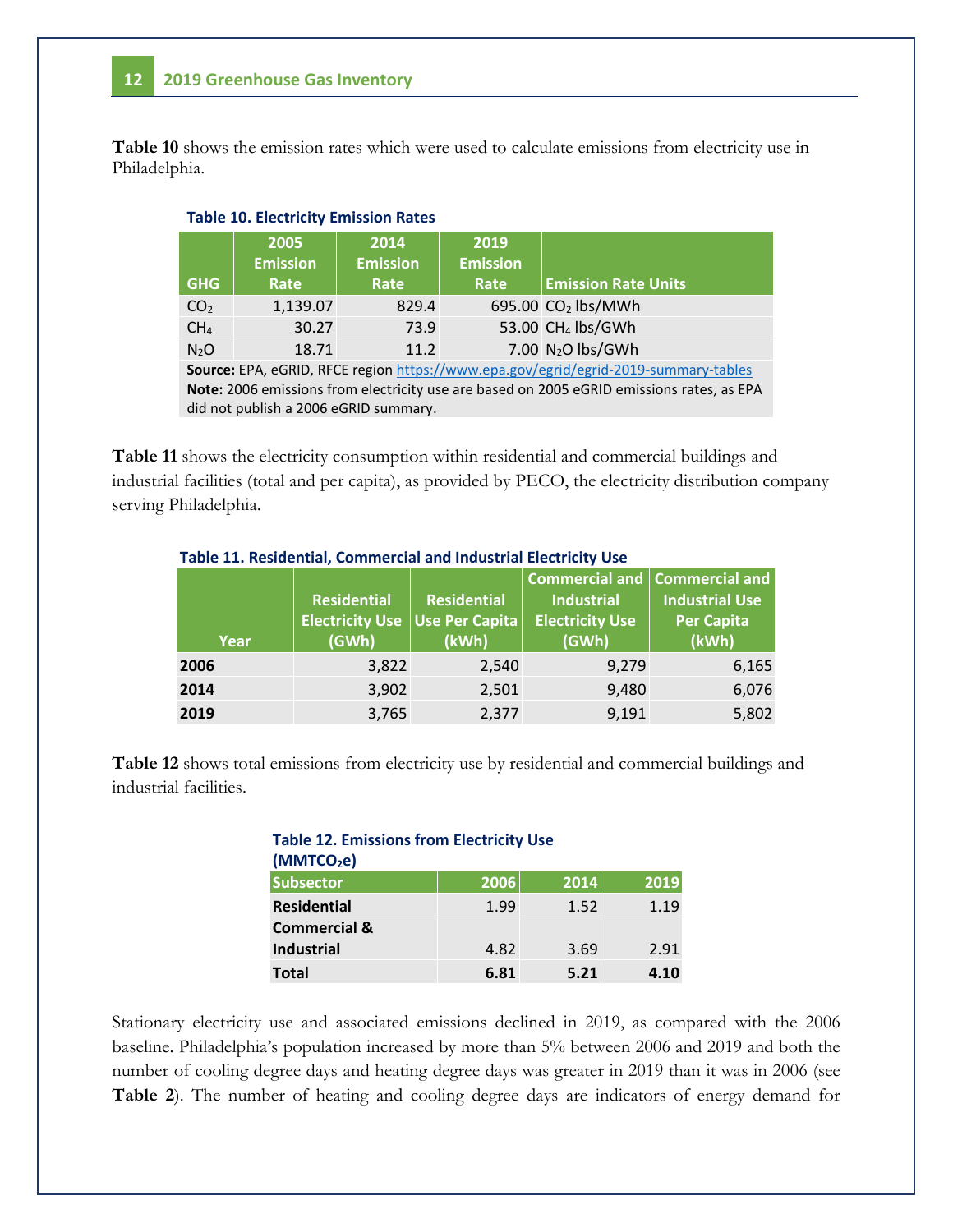heating and cooling. Although Philadelphia had more residents and greater heating and cooling demands in 2019 as compared with 2006, electricity consumption in 2019 slightly decreased, indicating that the energy efficiency improvements and energy conservation efforts may have started to have an effect.

Over the same period, emissions associated with electricity use dropped by almost 40%, mainly due to a decreased regional reliance on coal for electricity production. While less carbon intensive than coal, the use of natural gas to generate electricity results in GHG emissions that would need to be cut for Philadelphia to reach the stated climate goals.

#### <span id="page-16-0"></span>Electricity Losses

Not all electricity produced at power plants reaches customers. Rather, 5-6% of the energy dissipates in the conductors (electric wires), transformers, and other equipment used for transmission, transformation, and distribution of power.<sup>[10](#page-16-2)</sup> This electricity is referred to as "grid losses" or "transmission and distribution losses." The emissions associated with Philadelphia's contribution to these losses are based on the 2019 loss factor of 5.1% and the 2019 emission rates listed in **Table 8**. [11](#page-16-3)

**Table 13** shows the electricity grid losses for 2006 and 2019 by sector and subsector, along with the associated total emissions.

|      |                    |       |                             | Water &         |                        |
|------|--------------------|-------|-----------------------------|-----------------|------------------------|
|      | <b>Residential</b> |       | Commercial   Transportation | Wastewater      | <b>Total Emissions</b> |
| Year | (GWh)              | (GWh) | (GWh)                       | Treatment (GWh) | (MTCO <sub>2</sub> e)  |
| 2006 | 264.4              | 642.0 | 59.4                        | 17.5            | 510,846                |
| 2019 | 202.3              | 493.9 | 26.0                        | 12.8            | 232,853                |

#### **Table 13. Electricity Grid Losses and Grid Loss Emissions**

**Note:** This table includes electricity losses associated with both stationary sources and transportation. Electricity losses in the region substantially decreased between 2006 and 2019 from a rate of 6.5% to 5.1%. Total emissions associated with electricity grid loss dropped by over 54%. **Source**: Total electricity consumption by sector and subsector provided by PECO. Electricity losses and associated emissions are calculated using EPA's eGRID: [https://www.epa.gov/egrid/egrid-2019](https://www.epa.gov/egrid/egrid-2019-summary-tables) [summary-tables](https://www.epa.gov/egrid/egrid-2019-summary-tables)

#### <span id="page-16-1"></span>Emissions from Production of Steam

Philadelphia's steam system is a network of pipes (also referred to as "the Steam Loop") that carry pressurized steam. In 2019, this system was operated by Vicinity to deliver steam to buildings in and near Center City. The steam system also includes three generating facilities – Grays Ferry, Edison Street, and Schuylkill. The emissions from these facilities, summarized in **Table 14**, are included in

<span id="page-16-2"></span><sup>10</sup> EPA,<https://www.epa.gov/egrid/egrid-questions-and-answers#egrid5aa>

<span id="page-16-3"></span><sup>11</sup> U.S. Environmental Protection Agency (EPA), eGRID,<https://www.epa.gov/egrid/egrid-2019-summary-tables>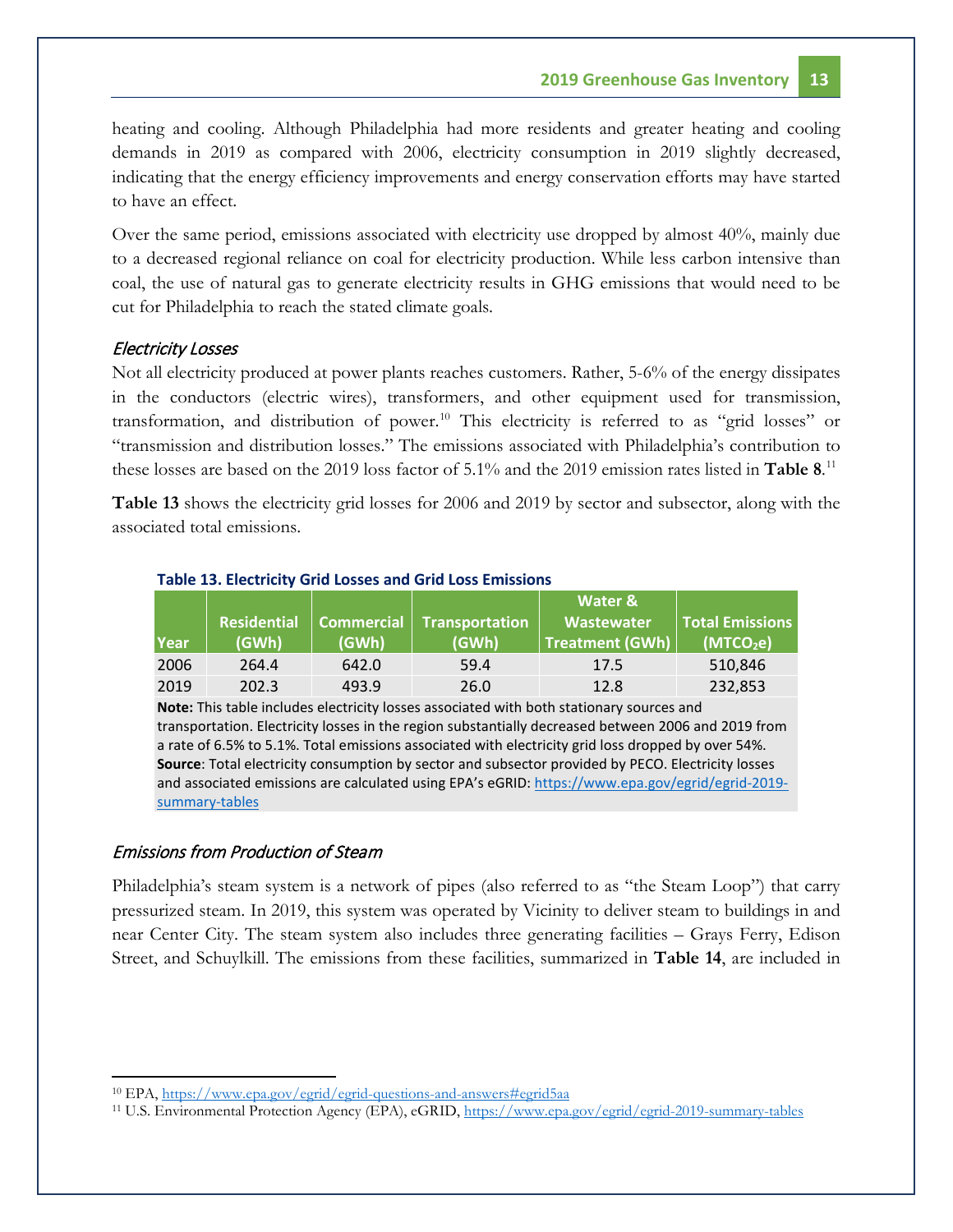Philadelphia's inventory. The emissions are based on information obtained from the U.S. EPA Greenhouse Gas Reporting Program (GHGRP).<sup>[12,](#page-17-1)[13](#page-17-2)</sup>

#### **Table 14. Emissions from Steam Producing Facilities**

|                                                                   | <b>Emissions</b>      |  |  |
|-------------------------------------------------------------------|-----------------------|--|--|
| Year                                                              | (MTCO <sub>2</sub> e) |  |  |
| 2006                                                              | 839,757               |  |  |
| 2014                                                              | 757,217               |  |  |
| 2019                                                              | 757,107               |  |  |
| <b>Source:</b> U.S. EPA, Greenhouse Gas Reporting Program (GHGRP) |                       |  |  |
| https://www.epa.gov/ghgreporting.                                 |                       |  |  |

**Note:** The 2014 inventory reported steam emissions associated with the Schuylkill and Edison Street generating facilities only. For a direct comparison with the 2006 and 2019 inventories, 2014 emissions reported here also include the Grays Ferry facility.

#### <span id="page-17-0"></span>Emissions from Other Fuel Use in the Residential and Commercial Subsectors

Gas and electricity use are the main sources of emissions in the Residential and Commercial subsectors. Other fuels, such as fuel oil, are also used in some homes and businesses. As multiple delivery companies distribute these fuels, centralized information on non-utility fuel consumption is not available. To account for the emissions from the use of non-utility fuels, the American Community Survey<sup>[14](#page-17-3)</sup> information (prepared by the U.S. Census Bureau) served as the basis for estimating consumption.

**Table 15** summarizes the 2019 non-utility fuel use in residential and commercial buildings.

|                                                                      | <b>Residential</b> | <b>Commercial</b> |  |  |
|----------------------------------------------------------------------|--------------------|-------------------|--|--|
|                                                                      | <b>Fuel Use</b>    | <b>Fuel Use</b>   |  |  |
| <b>Fuel</b>                                                          | (MMBTU)            | (MMBTU)           |  |  |
| Distillate Fuel Oil No. 2                                            | 1,355,967          | 588,888           |  |  |
| Propane                                                              | 463,936            | 201,484           |  |  |
| Coal or Coke                                                         | 26,865             | 11,667            |  |  |
| Wood                                                                 | 4,953              | 2,151             |  |  |
| <b>Total</b>                                                         | 1,851,721          | 804,190           |  |  |
| Note: Commercial fuel use includes consumption in some institutional |                    |                   |  |  |
| and industrial buildings and facilities.                             |                    |                   |  |  |
| Source: American Community Survey, 2019:                             |                    |                   |  |  |
|                                                                      |                    |                   |  |  |

#### **Table 15. Non-Utility Fuel Use, 2019**

<https://data.census.gov/cedsci/>

<span id="page-17-1"></span><sup>12</sup> U.S. Environmental Protection Agency (EPA), Greenhouse Gas Reporting Program (GHGRP[\)](https://www.epa.gov/ghgreporting) <https://www.epa.gov/ghgreporting>

<span id="page-17-2"></span><sup>&</sup>lt;sup>13</sup> Vicinity provided activity and emissions data for their Edison Street and Schuylkill facilities, as well as information on the steam energy delivered and number of customers served. Vicinity provides electricity to the regional grid operator (PJM) and not directly to Philadelphia customers.

<span id="page-17-3"></span><sup>14</sup> American Community Survey<https://data.census.gov/cedsci/>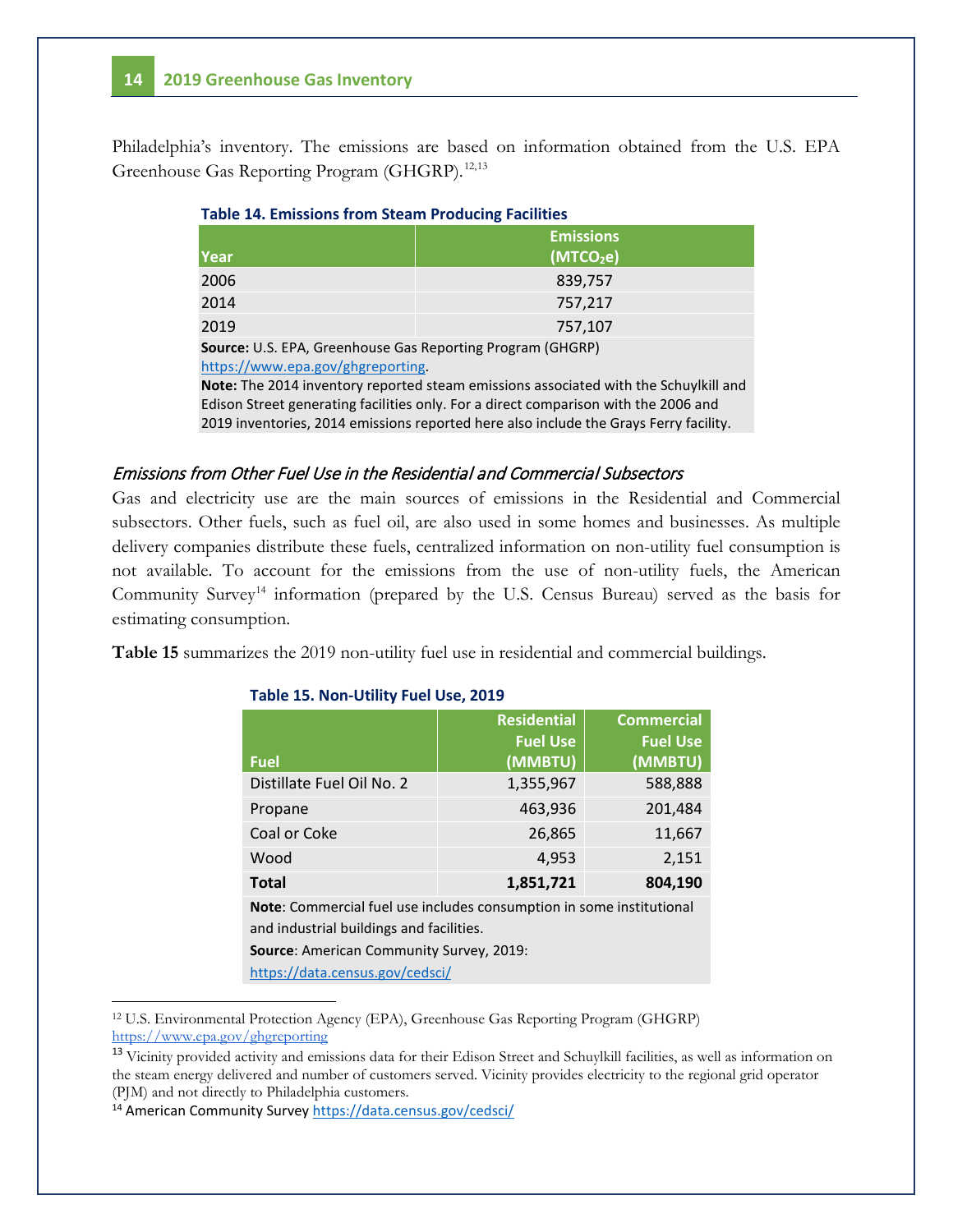**Table 16** shows the 2019 emissions associated with the energy use summarized in **Table 15**, calculated using EPA emission factors. [15](#page-18-1) **Table 16** also shows non-utility fuel use and emissions for the 2006 baseline and 2014 for comparison.

| Year | <b>Total Fuel Use</b><br>(MMBTU) | <b>Total Emissions</b><br>(MTCO <sub>2</sub> e) |
|------|----------------------------------|-------------------------------------------------|
| 2006 | 7,166,213                        | 525,710                                         |
| 2014 | 3,877,154                        | 249,454                                         |
| 2019 | 2,655,911                        | 200,341                                         |

#### **Table 16. Non-Utility Fuel Use and Emissions**

Total fuel use and the resulting emissions decreased significantly between inventory years. This could be a result of switching from oil and other non-utility fuels to gas, as well as improvements in building energy efficiency.

#### <span id="page-18-0"></span>Residential, Commercial, and Industrial Building and Facility Energy Use Summary

To meet GHG reduction goals, efforts are under way to electrify transportation and buildings (e.g., to enable the use of electricity for heating). It is therefore important to track the use of gas, electricity, steam, and other fuels in buildings, as well as to prepare for the increases in electricity demand over time. To meet GHG reduction goals, it will be important to ensure that the electrification effort does not outpace the transition to renewable electricity. **Table 17** summarizes the total GHG emissions from residential, commercial, and industrial subsector energy use.

|                                            | <b>Residential</b>    | <b>Commercial &amp;</b><br><b>Industrial</b> | <b>Total</b>          |
|--------------------------------------------|-----------------------|----------------------------------------------|-----------------------|
| <b>Fuel</b>                                | (MTCO <sub>2</sub> e) | (MTCO <sub>2</sub> e)                        | (MTCO <sub>2</sub> e) |
| Gas                                        | 1,941,905             | 1,474,504                                    | 3,416,409             |
| <b>Electricity</b>                         | 1,192,715             | 2,911,494                                    | 4,104,209             |
| <b>Electricity Losses</b>                  | 64,097                | 156,466                                      | 220,563               |
| <b>Steam</b>                               | 25,212                | 720,917                                      | 757,107*              |
| Other Fuels (oil, kerosene, LPG, gasoline) | 139,679               | 60,662                                       | 200,341               |
| <b>Total</b>                               | 3,363,609             | 5,324,043                                    | 8,698,630*            |

#### **Table 17. GHG Emissions from Energy Use in Buildings and Facilities, 2019**

\***Note**: The total steam emissions reported here also include emissions (10,978 MTCO<sub>2</sub>e) from steam supplied to the transportation sector. The steam emissions are reported here to provide information on emissions attributable primarily to building energy needs. In **Table 4**, emissions associated with steam production are not included under GPC Reference Numbers I.1 or I.2. The emissions are instead reported under Reference Number I.4.1/2/3 (Energy Industries). Since the steam production facilities also co-generate electricity, emissions associated with both use and production of that electricity are included in the inventory. This potential double counting could not be eliminated with the available information.

<span id="page-18-1"></span><sup>15</sup> EPA,<https://www.epa.gov/climateleadership/ghg-emission-factors-hub>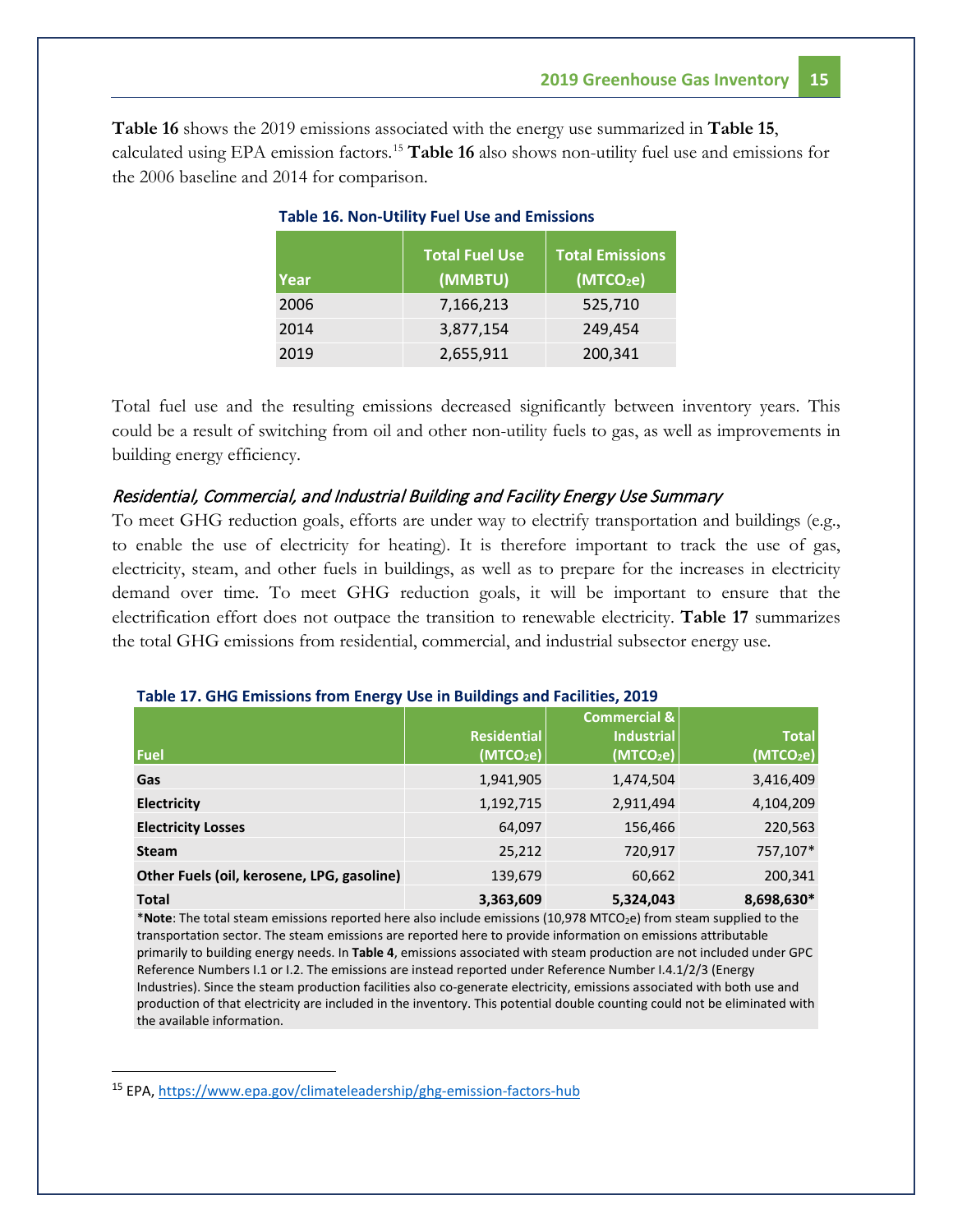#### **16 2019 Greenhouse Gas Inventory**

<span id="page-19-0"></span>Figure 6 illustrates the contribution of residential and non-residential buildings to energy use emissions.



Figure 7 shows the contribution of the various energy sources to the energy used in residential and non-residential buildings and facilities.

<span id="page-19-1"></span>

#### **Figure 7. 2019 Energy Use in Buildings**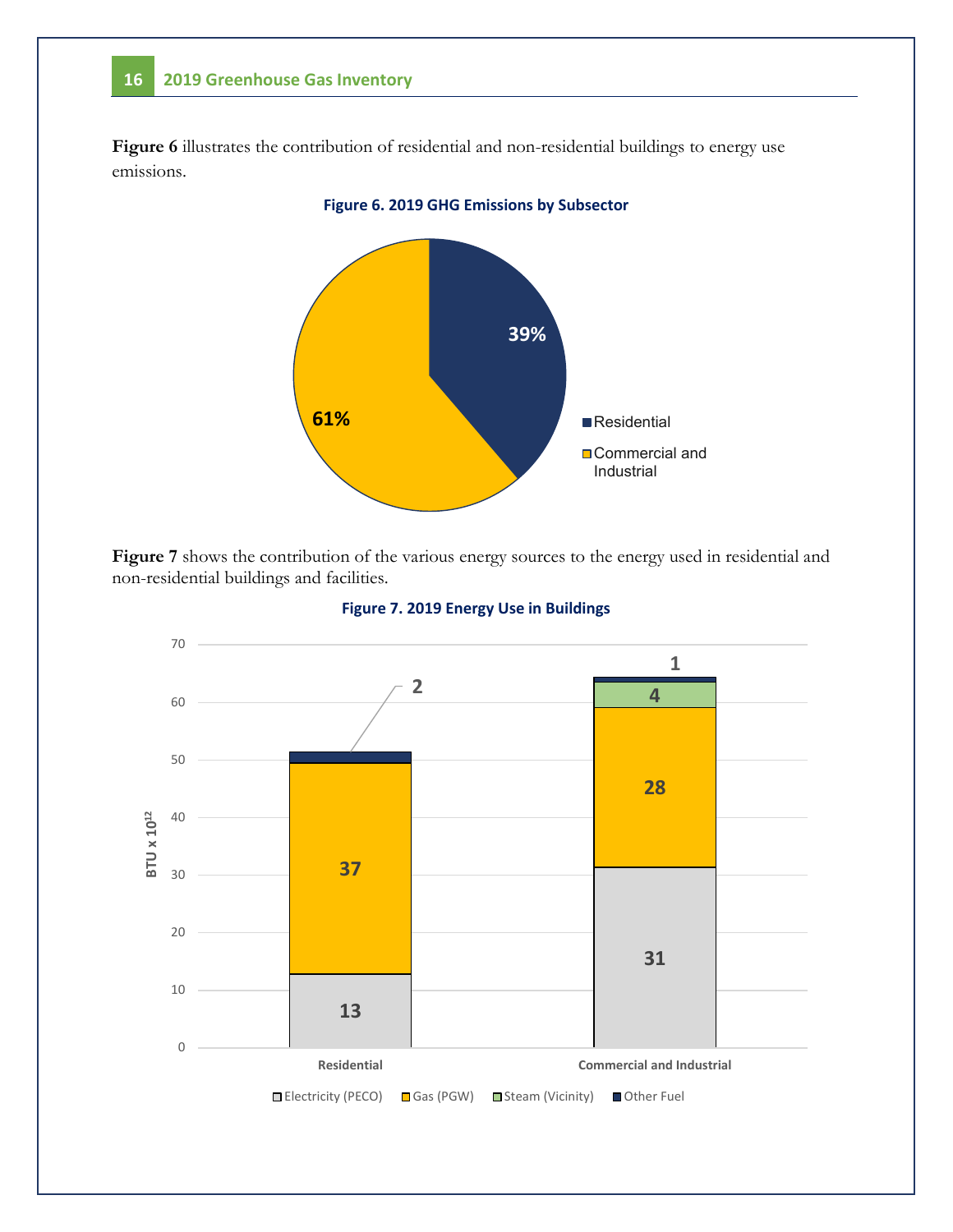#### <span id="page-20-0"></span>Emissions from Large Industrial and Commercial/Institutional Sources

**Table 18** summarizes the emissions from large and industrial sources, including energy production facilities. The emissions sources include the Philadelphia Refinery, steam loop, energy facilities serving a university campus and a hospital campus, and other manufacturing and energy production sources. All of these sources report emissions to the U.S. EPA annually. In **Table 4**, these emissions are included under Reference Numbers I.3 and I.4. Emissions under Reference Number I.3 also include emissions from gas use in the industrial sector (reported in **Table 9**).

|                                                                                                                                          | <b>Total Emissions</b> |  |  |
|------------------------------------------------------------------------------------------------------------------------------------------|------------------------|--|--|
| Year                                                                                                                                     | (MTCO <sub>2</sub> e)  |  |  |
| 2006                                                                                                                                     | 4,116,042              |  |  |
| 2014                                                                                                                                     | 3,821,607              |  |  |
| 2019                                                                                                                                     | 2,493,087              |  |  |
| <b>Note:</b> Total emissions are based on the emissions from large sources<br>within Philadelphia included in U.S. EPA's GHGRP database. |                        |  |  |

#### **Table 18. Large Source GHG Emissions 2006-2019**

Large source emissions decreased significantly in 2019, primarily due to the Philadelphia Refinery shutting down halfway through the calendar year. The refinery was a major emitter of GHGs in Philadelphia, and the dramatic reduction of emissions following its closure will also improve air quality in the area.

#### <span id="page-20-1"></span>Gas Losses

Leaks from gas pipelines and other gas system losses release methane into the atmosphere, producing the so called "fugitive emissions." Leaks often begin as pipes crack due to age and from shifting through freeze-thaw cycles. **Table 19** shows the emissions from these losses in 2019, as well as for 2014 and the 2006 baseline, illustrating a steady decrease in emissions over the years.[16](#page-20-2) Improving gas infrastructure (pipes and transmission meters) reduces pipeline loss, leading to a reduction in emissions.

| <b>Table 19. GHG Emissions</b><br>from Gas System Losses (Fugitive Emissions) |         |  |  |  |
|-------------------------------------------------------------------------------|---------|--|--|--|
| <b>GHG Emissions</b><br>(MTCO <sub>2</sub> e)<br>Year                         |         |  |  |  |
| 2006                                                                          | 600,225 |  |  |  |
| 2014                                                                          | 479,598 |  |  |  |
| 2019                                                                          | 309,499 |  |  |  |

<span id="page-20-2"></span><sup>&</sup>lt;sup>16</sup> PGW provided an estimate of the 2019 annual gas losses (approximately 765 million cubic feet). Emissions were calculated assuming that gas is 85% methane and a methane density of 0.042 lbs per cubic foot (per EPA's AP-42).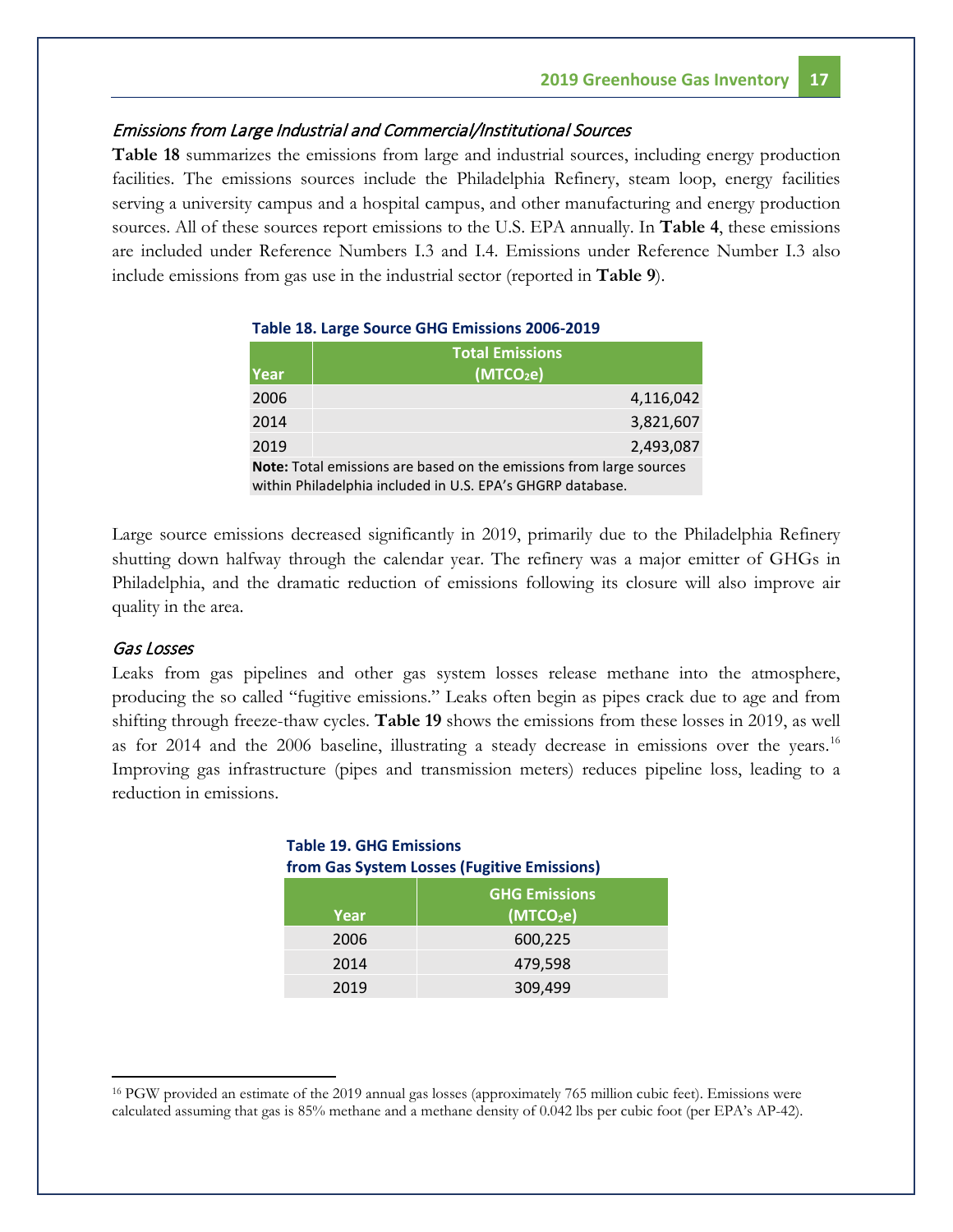#### <span id="page-21-0"></span>**Transportation**

The transportation sector includes on-road vehicles (e.g., cars, trucks, and buses), non-road vehicles and equipment (e.g., construction equipment, lawnmowers, golf carts), commuter and regional passenger rail, freight rail, waterborne navigation, and aviation.

#### <span id="page-21-1"></span>On-road

**Table 20** shows the motor vehicle miles traveled (VMT) attributable to Philadelphia and the associated GHG emissions, as provided by the Delaware Valley Regional Planning Commission (DVRPC).[17](#page-21-3)

| Table Zu. LStilliated VIVIT and Linissions for Official Venicles |                              |                                      |  |  |
|------------------------------------------------------------------|------------------------------|--------------------------------------|--|--|
|                                                                  | <b>Cars and Trucks</b>       |                                      |  |  |
| Year                                                             | Vehicle Miles Traveled (VMT) | <b>Emissions (MTCO<sub>2</sub>e)</b> |  |  |
| 2006                                                             | 5,955,491,110                | 3,303,724                            |  |  |
| 2014                                                             | 5,585,588,070                | 2,921,428                            |  |  |
| 2019                                                             | 7,348,444,421                | 3,696,421                            |  |  |
| Source: Delaware Valley Regional Planning Commission (DVRPC)     |                              |                                      |  |  |

#### **Table 20. Estimated VMT and Emissions for On-road Vehicles**

In 2019, light-duty vehicles (passenger cars and vans) accounted for 68% of on-road vehicle emissions summarized in **Table 19**, while trucks and buses contributed 32%. Vehicle use and vehicle emissions have increased as compared with the baseline, both in Philadelphia and nation-wide<sup>[18](#page-21-4)</sup>. In Philadelphia, 2019 VMT was 23% greater than the 2006 baseline, while the associated GHG emissions were approximately 12% greater in 2019. The emissions increase was not proportional to the VMT increase, likely due to improvements in vehicle fuel efficiency.

The vehicle miles and emissions summarized in **Table 20** do not include transit buses. To account for those emissions, SEPTA provided data on fuel and electricity used in 2019 for buses and other SEPTA on-road vehicles. Total 2019 on-road emissions, including SEPTA, were approximately 3.8 MMTCO<sub>2</sub>e.

#### <span id="page-21-2"></span>Railways

SEPTA provided information on electricity used for trolleys, subways, and rail in 2019.. Philadelphia's GHG inventory also includes emissions associated with trips on Amtrak, originating or destined to Philadelphia. The 2019 emissions estimate is based on the annual Amtrak ridership for Philadelphia (total of 4.51 million passenger trips),<sup>[19](#page-21-5)</sup> the estimated average trip length (114

<span id="page-21-3"></span><sup>17</sup> DVRPC used the EPA MOVES model to calculate emissions. DVRPC used a combined emissions factor from MOVES, which accounts for a mix of gasoline and diesel use by various vehicle types (e.g., cars, vans, and various size trucks).

<span id="page-21-5"></span><span id="page-21-4"></span><sup>18</sup> U.S. Department of Energy,<https://afdc.energy.gov/data/10315>

<sup>19</sup> PennDOT, Pennsylvania State Rail Plan, March 2021.

[https://www.penndot.gov/Doing-Business/RailFreightAndPorts/Planning/Documents/2020 Pennsylvania State Rail](https://www.penndot.gov/Doing-Business/RailFreightAndPorts/Planning/Documents/2020%20Pennsylvania%20State%20Rail%20Plan/2020%20Pennsylvania%20State%20Rail%20Plan.pdf)  [Plan/2020 Pennsylvania State Rail Plan.pdf](https://www.penndot.gov/Doing-Business/RailFreightAndPorts/Planning/Documents/2020%20Pennsylvania%20State%20Rail%20Plan/2020%20Pennsylvania%20State%20Rail%20Plan.pdf) (In accordance with protocols, 50 percent of the total trips originating from and destined to Philadelphia were allocated to Philadelphia.)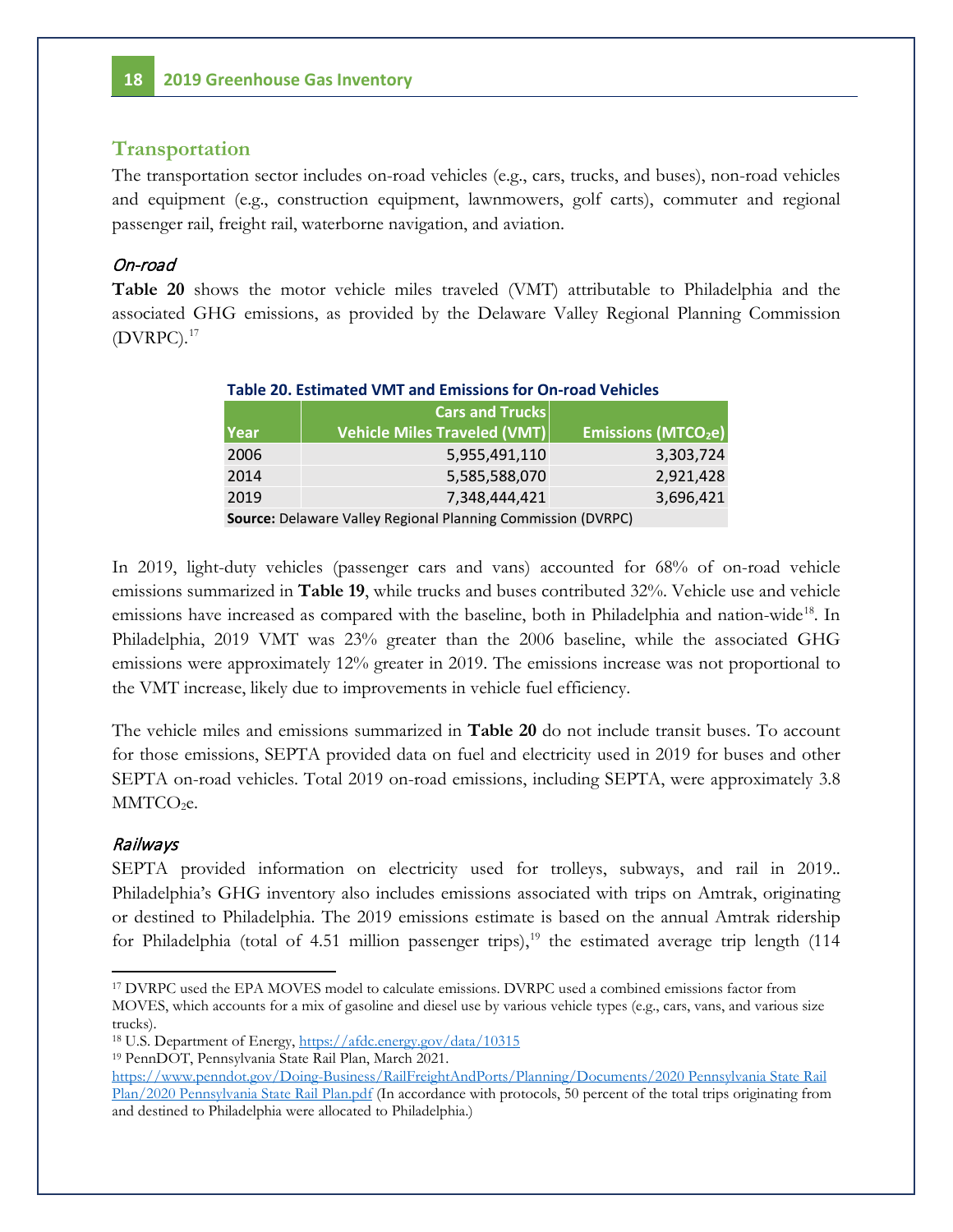miles),<sup>[20](#page-22-1)</sup> information on Amtrak's electricity use per passenger mile,<sup>[21](#page-22-2)</sup> and the emission rates summarized in **Table 10**.

| <b>Table 21. Passenger Rail Electricity Consumption</b>                                 |                        |                              |                                      |  |  |
|-----------------------------------------------------------------------------------------|------------------------|------------------------------|--------------------------------------|--|--|
|                                                                                         | <b>SEPTA</b>           |                              |                                      |  |  |
|                                                                                         | <b>Electricity Use</b> | <b>Estimated Amtrak</b>      | <b>Total Passenger Rail</b>          |  |  |
| <b>Year</b>                                                                             | (kWh)                  | <b>Electricity Use (kWh)</b> | <b>Emissions (MTCO<sub>2</sub>e)</b> |  |  |
| 2006                                                                                    | 353,955,501            | 114,271,664                  | 243,265                              |  |  |
| 2014                                                                                    | 717,724,551<br>279,346 |                              |                                      |  |  |
| 118,861,394<br>152,941<br>2019<br>363,916,189                                           |                        |                              |                                      |  |  |
| Note: Emissions in this table do not include transmission and distribution losses. 2014 |                        |                              |                                      |  |  |
| transportation electricity use is combined for SEPTA and Amtrak.                        |                        |                              |                                      |  |  |

**Table 21** shows the electricity used for passenger rail and the associated GHG emissions.

Emissions from freight rail are based on tons of freight moved by rail in the greater Philadelphia region<sup>[22](#page-22-3)</sup> and information on nation-wide rail freight emissions<sup>23</sup> scaled by tonnage. Freight rail GHG

emissions were approximately 22,300 MTCO<sub>2</sub>e in 2019. Over 76% of these emissions occurs outside of the City's boundary and are therefore included under Scope 3 emissions. The emissions from freight rail decreased by approximately 12% between 2019 and the 2006 baseline, mostly because of decreased demand for coal and the consequent reduction in rail transport of coal.

#### <span id="page-22-0"></span>Waterborne Navigation

Philadelphia's inventory includes emissions associated with the shipping of freight via Philadelphia's Port.<sup>[24](#page-22-5)</sup> The emissions are based on the estimated amount of freight,<sup>[25](#page-22-6)</sup> fuel use,<sup>[26](#page-22-7)</sup> and the applicable emission factor<sup>[27](#page-22-8)</sup> from the EPA.

https://www.bts.gov/content/energy-intensity-amtrak-services

[text.pdf?VersionId=yu89kg1O2qP754CdR8Qmyn4RRWc5iodZ](https://www.epa.gov/sites/default/files/2021-04/documents/us-ghg-inventory-2021-main-text.pdf?VersionId=yu89kg1O2qP754CdR8Qmyn4RRWc5iodZ)

<span id="page-22-1"></span><sup>20</sup> Based on the average of track miles for Philadelphia-New York and Philadelphia-DC, which are the most common trips on Amtrak originating or destined to Philadelphia.

<span id="page-22-2"></span><sup>21</sup> 1,585 BTU/passenger mile, U.S.-wide for 2019, based on the Bureau of Transportation Statistics,

<span id="page-22-3"></span><sup>22</sup> Oak Ridge National Laboratory (ORNL)'s Freight Analysis Framework (FAF) database, <https://www.ornl.gov/content/freight-analysis-framework>

<span id="page-22-4"></span><sup>23</sup> EPA, Inventory of U.S. Greenhouse Gas Emissions and Sinks 1990-2019, [https://www.epa.gov/sites/default/files/2021-04/documents/us-ghg-inventory-2021-main-](https://www.epa.gov/sites/default/files/2021-04/documents/us-ghg-inventory-2021-main-text.pdf?VersionId=yu89kg1O2qP754CdR8Qmyn4RRWc5iodZ)

<span id="page-22-5"></span><sup>24</sup> Philadelphia's port includes area of the Delaware River, "from the lower dock at Hog Island, below the mouth of Schuylkill River, to the mouth of Poquessing Creek, the upper limit of the city, 23 miles and Schuylkill River from its mouth to Fairmount Dam, 8.4 miles," based on information from the U.S. Army Corps of Engineers Waterborne Commerce Statistics Center (WCSC).

<span id="page-22-8"></span><span id="page-22-6"></span><sup>25</sup> U.S. Army Corps of Engineers Waterborne Commerce Statistics Center (WCSC) provides annual data on tonnage of marine freight shipped to and from major U.S. ports for the years 2000-2019. WCSC reports tonnage by cargo type, including coal products, petroleum products, chemicals, food and farm products, and others.

<span id="page-22-7"></span><sup>&</sup>lt;sup>26</sup> Philadelphia staff estimated the fuel use for marine freight in support of the original 2006 GHG inventory, following the Procedures for Emission Inventory Preparation Volume IV: Mobile Sources and Waterborne Commerce of the United States 1989. The 2006 estimated fuel use was 4 million gallons. For the 2019 inventory, the 2006 fuel use was scaled to 2019 based on tonnage shipped.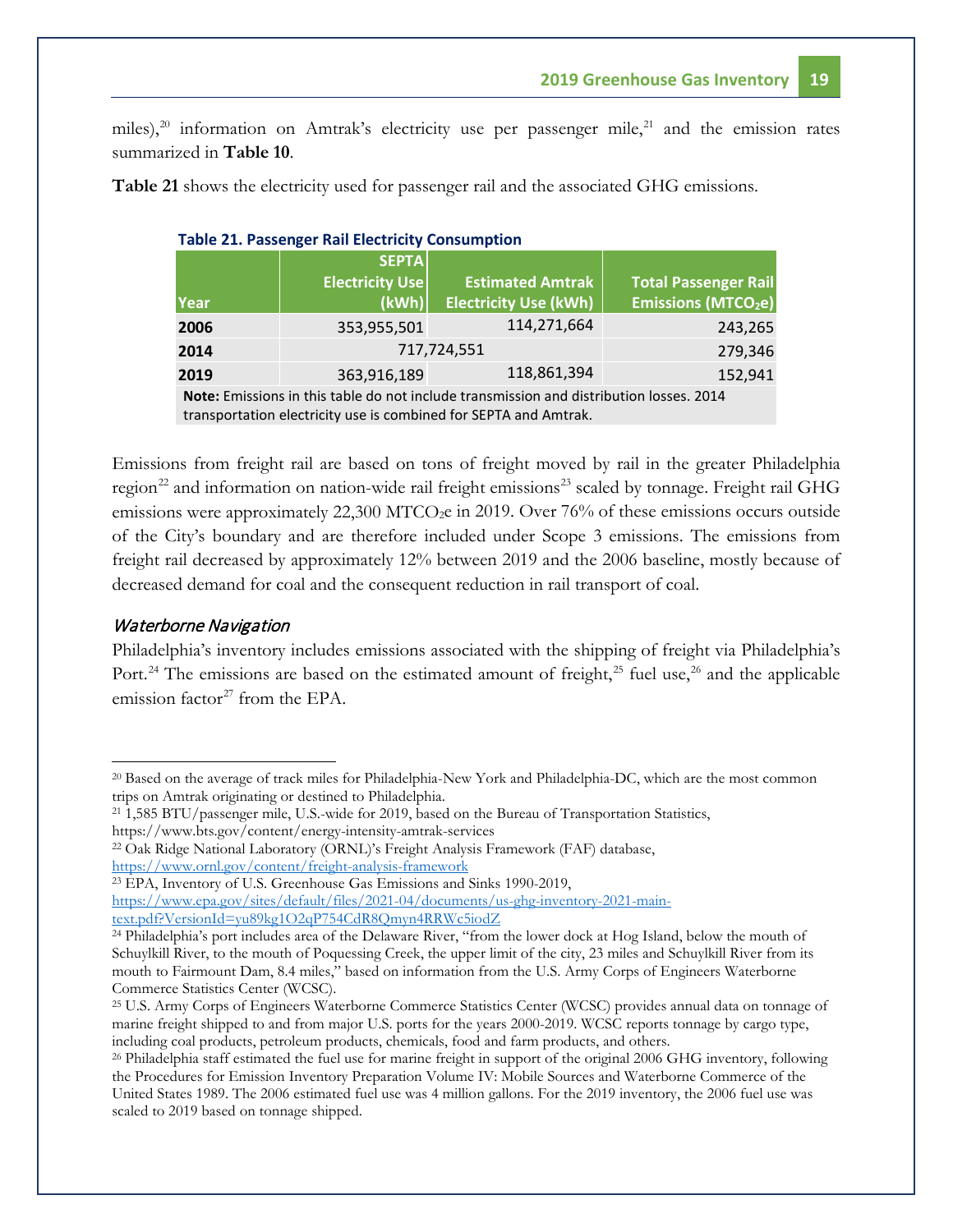Between 2018 and 2019 alone, the total amount of freight shipped to or from the Philadelphia port decreased from 26.7 to 16.3 million tons – close to a 39% reduction. This is likely due to the closure of the Philadelphia Refinery, since shipments of petroleum products dropped from 18 million tons to under 8 million tons. Between 2006 and 2019, GHG emissions decreased by approximately 58%.

**Table 22** shows the amount of freight moved through the Philadelphia Port and the associated emissions**.**

| Table 22. Martine Freight Activity and Emissions        |                |                           |  |  |
|---------------------------------------------------------|----------------|---------------------------|--|--|
|                                                         | Marine Freight | <b>Marine Freight GHG</b> |  |  |
| Year                                                    | (Tons)         | <b>Emissions (MTCO2e)</b> |  |  |
| 2006                                                    | 38,597,178     | 47,724                    |  |  |
| 2019                                                    | 16,313,307     | 20,171                    |  |  |
| Note: The 2014 inventory did not include marine freight |                |                           |  |  |
| emissions.                                              |                |                           |  |  |

### **Table 22. Marine Freight Activity and Emissions**

#### <span id="page-23-0"></span>Aviation

Aviation emissions reported in **Table 23** are based on information available from the Philadelphia Airports (PHL) 2019 GHG inventory summary.<sup>[28](#page-23-1)</sup>

|                                 | <b>2006 GHG</b>       |                       |
|---------------------------------|-----------------------|-----------------------|
|                                 | <b>Emissions</b>      | 2019 GHG Emissions    |
| Source                          | (MTCO <sub>2</sub> e) | (MTCO <sub>2</sub> e) |
| Aircraft emissions              | 4,059,646             | 4,163,747             |
| <b>Auxiliary Power Units</b>    | <b>NE</b>             | 6,947                 |
| <b>Ground Support Equipment</b> | 10,640                | 13,029                |
| <b>Total Emissions</b>          | 4,070,285             | 4,183,723             |

#### **Table 23. Aviation Emissions**

Aviation emissions increased in 2019 as compared with the 2006 baseline. This is likely due to increased aviation activity, as summarized in **Table 24**.

| <b>Table 24. Aviation Activity</b>                       |            |            |               |  |  |
|----------------------------------------------------------|------------|------------|---------------|--|--|
| <b>Activity</b>                                          | 2006       | 2019       | <b>Growth</b> |  |  |
| <b>Total Passengers</b>                                  | 31,768,272 | 33,018,886 | 3.9%          |  |  |
| <b>Total Air Cargo (tons)</b>                            | 566,761    | 607,500    | 7.2%          |  |  |
| Sources: https://www.phl.org/drupalbin/media/AAR1206.pdf |            |            |               |  |  |
| https://www.phl.org/drupalbin/media/AAR1219.pdf          |            |            |               |  |  |

<sup>27</sup> U.S. EPA, Emission Factors for GHG Inventories, [https://www.epa.gov/sites/default/files/2018-](https://www.epa.gov/sites/default/files/2018-03/documents/emission-factors_mar_2018_0.pdf) [03/documents/emission-factors\\_mar\\_2018\\_0.pdf](https://www.epa.gov/sites/default/files/2018-03/documents/emission-factors_mar_2018_0.pdf)

<span id="page-23-1"></span><sup>28</sup> Philadelphia International Airport Greenhouse Gas Emissions Inventory

[https://www.phl.org/drupalbin/media/phl2016\\_ghgei.pdf](https://www.phl.org/drupalbin/media/phl2016_ghgei.pdf) and [PHL GHG Inventory Report final 083109b](https://www.phl.org/drupalbin/media/GHGinventory09.PDF)

Philadelphia's city-wide inventory for 2014 does not include emissions from aviation, which is a major reason why the total 2014 emissions are lower for 2014 compared with 2006 and 2019.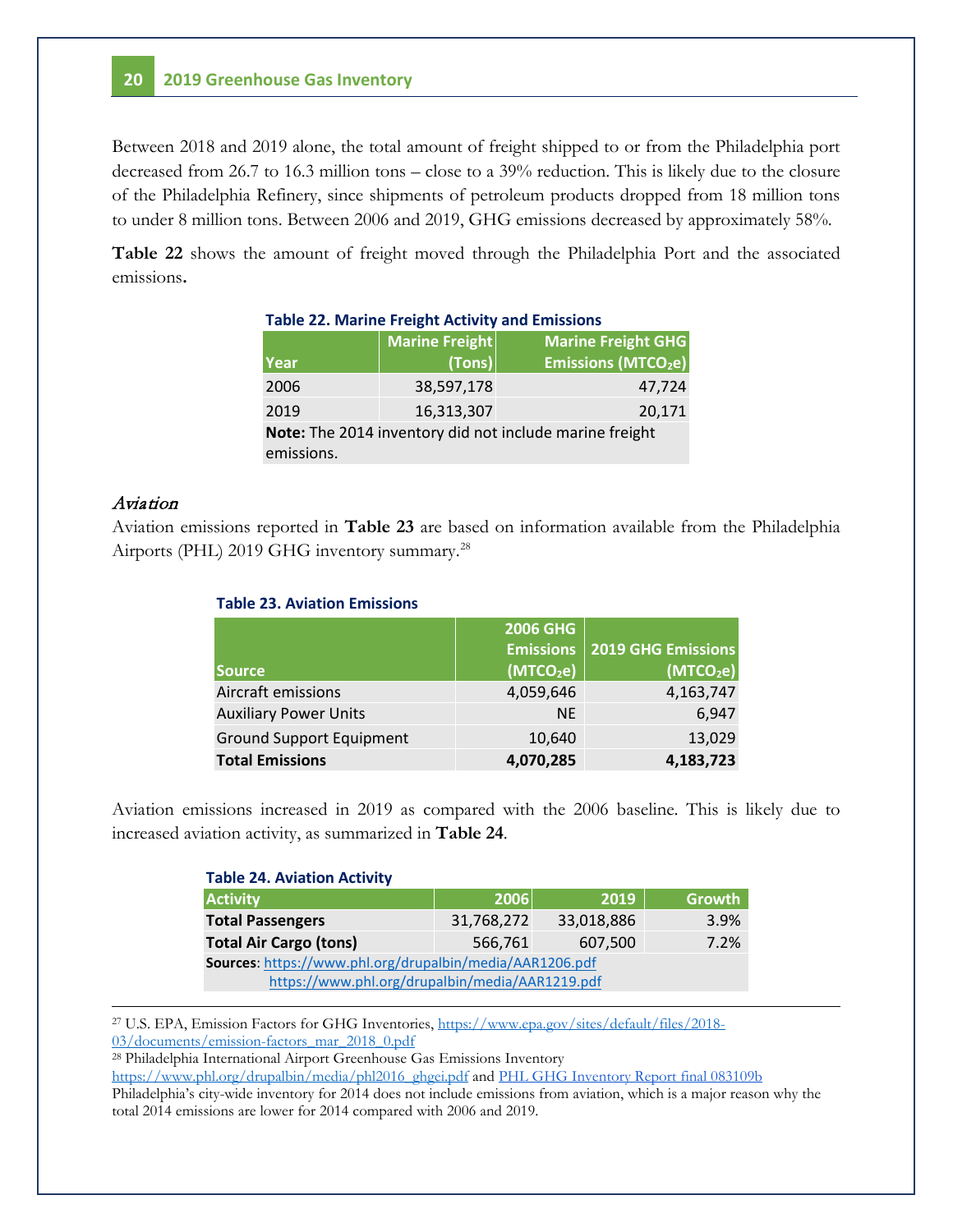#### <span id="page-24-0"></span>Off-road

Off-road emission sources include equipment and vehicles such as construction equipment, agricultural equipment, lawnmowers, golf carts, etc. Acquiring activity and emissions data for offroad vehicles is challenging, and inventories commonly exclude the emissions from these sources. In the EPA's Inventory of U.S. Greenhouse Gas Emissions and Sinks, emissions from off-road mobile sources made up a negligible percent of total emissions. Due to the smaller impact and the lack of data, off-road emissions were not estimated (NE) for any of Philadelphia's inventories.

In summary, aviation contributes to more than 50% of transportation emissions in Philadelphia. Excluding aviation, cars contribute approximately 60%, trucks contribute approximately 30%, transit (SEPTA) contributes approximately 6%, and Amtrak, freight rail, and marine subsectors contribute less than 1% each to the overall transportation emissions.

#### <span id="page-24-1"></span>**Waste and Wastewater**

Philadelphia's waste is hauled outside of the city and incinerated in Waste-to-Energy (WTE) combustion facilities or brought to landfills. Information on 2019 waste disposal was sourced from the Pennsylvania Department of Environmental Protection (PADEP) Waste Management Bureau,<sup>[29](#page-24-4)</sup> Philadelphia's Municipal Waste Management Plan (MWMP)<sup>[30](#page-24-5)</sup>, and the Philadelphia Streets Department<sup>31</sup>. Emissions are based on calculations within the ClearPath tool.<sup>[32](#page-24-7)</sup>

#### <span id="page-24-2"></span>Solid waste disposal

When organic matter decomposes in a landfill, methane is released into the atmosphere. Emissions from landfilled waste are based on total amount of waste landfilled (over 900,000 tons) and waste characterization information provided by the Streets Department. Emissions from waste landfilled in 2019 were 371,879 MTCO<sub>2</sub>e.

#### <span id="page-24-3"></span>Incineration and open burning

In 2019, Philadelphia disposed of approximately 530,000 tons of waste at Waste-to-Energy (WTE) facilities outside of the city. The resulting emissions from solid waste incineration were approximately  $184,295$  MTCO<sub>2</sub>e.

<span id="page-24-4"></span><sup>29</sup> <https://www.dep.pa.gov/Business/Land/Waste/SolidWaste/MunicipalWaste/Pages/MW-Disposal-Info.aspx>

<span id="page-24-5"></span><sup>30</sup> <https://www.phila.gov/documents/municipal-waste-management-plan/>

<span id="page-24-6"></span><sup>31</sup> Philadelphia Streets Department data was used for waste characterization and attribution of total emissions from waste to the Commercial and Residential subsectors.

<span id="page-24-7"></span><sup>32</sup> <https://icleiusa.org/clearpath/>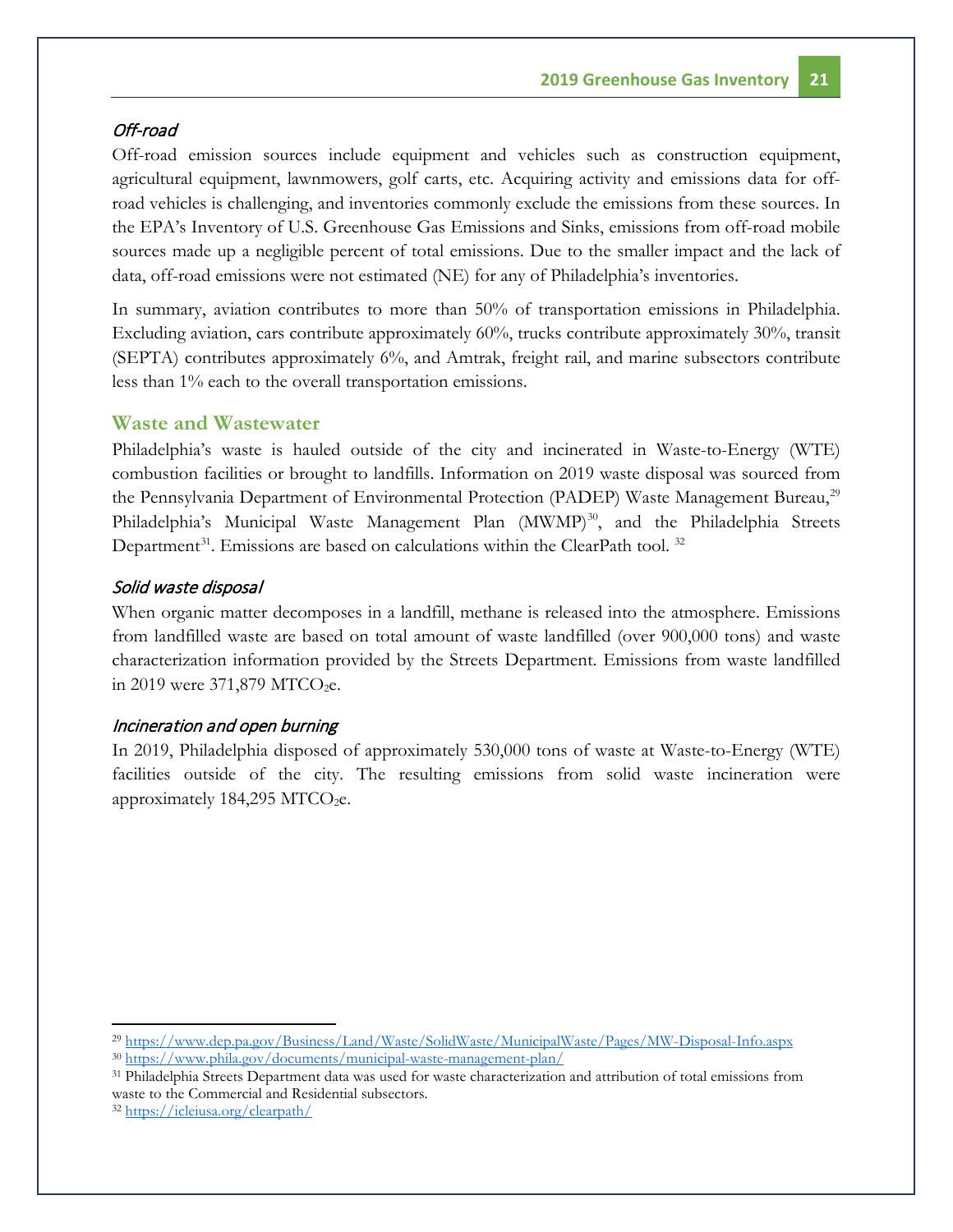Based on information reported by the Streets Department and the PADEP, the amount of waste generated in Philadelphia decreased significantly between 2006 and 2019, as shown in **Figure 8.**





**Figure 9** summarizes the GHG emissions from solid waste disposal between 2006 and 2019

<span id="page-25-0"></span>

#### **Figure 9. GHG Emissions from Solid Waste**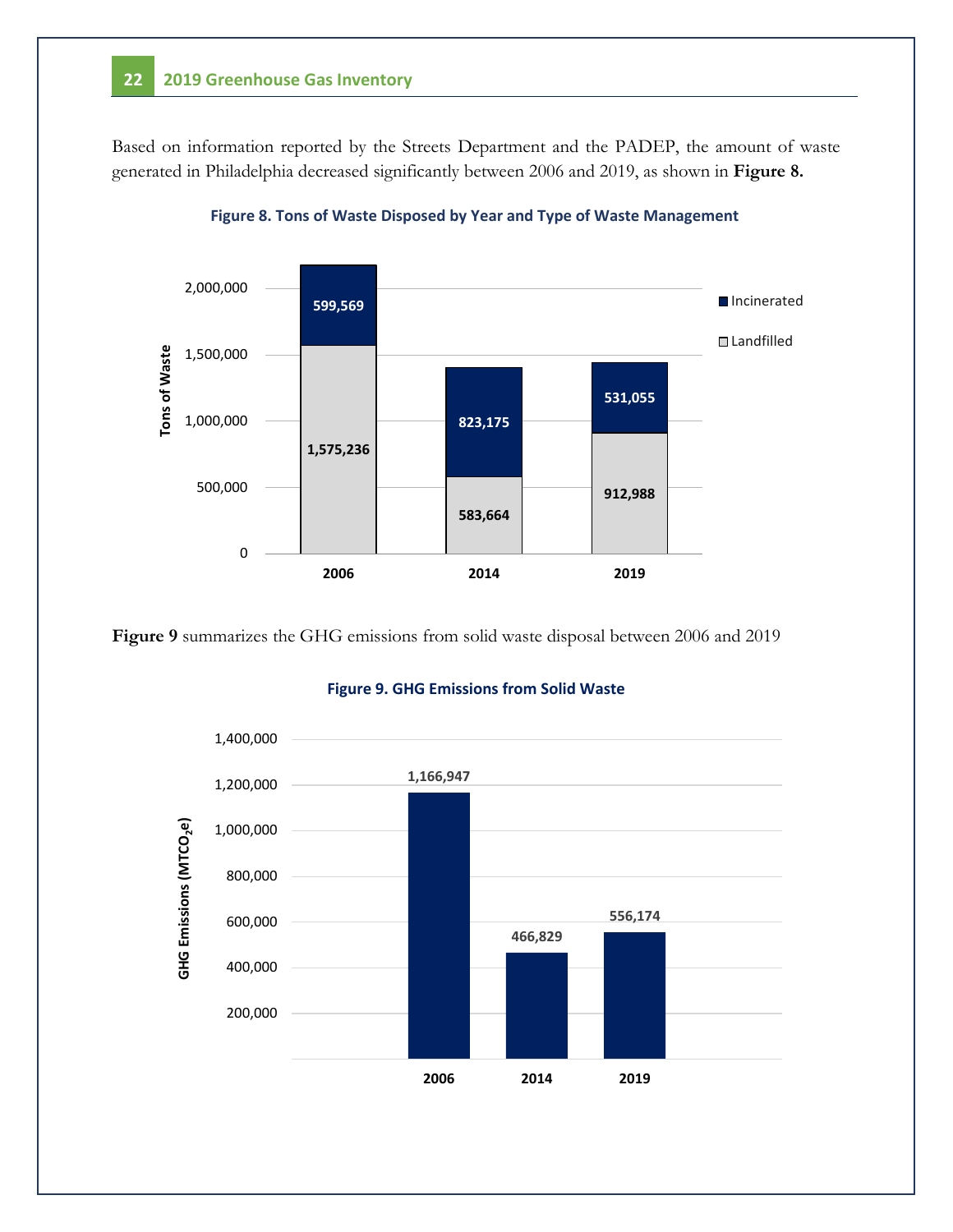Recycling has increased, especially in the residential sector. Based on the Philadelphia's Municipal Waste Management Plan, Philadelphia residents recycled 2.6 times more waste in 2018 than they did in 2007, while recycling in the commercial sector increased by around 5% during the same period.<sup>[33](#page-26-1)</sup>

#### <span id="page-26-0"></span>Wastewater Treatment and Discharge

Philadelphia Water Department (PWD) operates the City's drinking water system (treating and pumping clean water to residences and businesses), as well as the wastewater (sewage) system, including three wastewater treatment plants. The emissions from energy used to operate these facilities (electricity, gas, and other fuels) are included in Philadelphia's GHG inventory. The biological treatment of waste at wastewater treatment plants produces biogas, which is approximately 68% methane and can be used as fuel. Unused (fugitive) methane emissions from the wastewater treatment process are included as process emissions in the inventory. In addition, the wastewater treatment process includes nitrogen removal, to maintain the quality of waters to which treated sewage is discharged. The beneficial removal of nitrogen from water, results in the emissions of nitrous oxide, a GHG accounted for in Philadelphia's inventory.

Emissions from energy use for water supply and wastewater treatment are based on data provided by PWD, the electricity emission rates summarized in **Table 9**, emissions from electricity losses, and applicable EPA emission factors for use of gas and other fuels. Electricity use for water supply and wastewater treatment in 2019 resulted in GHG emissions of approximately 75,000 MTCO<sub>2</sub>e. Emissions from use of PGW supplied gas for energy in water and wastewater treatment operations were approximately 34,000 MTCO<sub>2</sub>e. Most of this energy was used for wastewater treatment. Approximately 8% was used for drinking water supply. Emissions associated with other fuel use, including gasoline, diesel, and fuel oil, resulted in under  $9,000$  MTCO<sub>2</sub>e.

Process emissions in 2019 were approximately  $27,000$  MTCO<sub>2</sub>e in 2019, calculated based on information from PWD and the GHG inventory protocol for local government operations. [34](#page-26-2)

<span id="page-26-1"></span><sup>&</sup>lt;sup>33</sup> City of Philadelphia, Municipal Waste Management Plan, 2020. [https://www.phila.gov/documents/municipal-waste](https://www.phila.gov/documents/municipal-waste-management-plan/)[management-plan/](https://www.phila.gov/documents/municipal-waste-management-plan/)

<span id="page-26-2"></span><sup>&</sup>lt;sup>34</sup> Process emissions are based on Equations 10.8 and 10.9 in the Local Government Operations Protocol, developed by ICLEI, The Climate Registry, Climate Action Reserve, and the California Air Resources Board. <https://ww2.arb.ca.gov/local-government-operations-protocol-greenhouse-gas-assessments>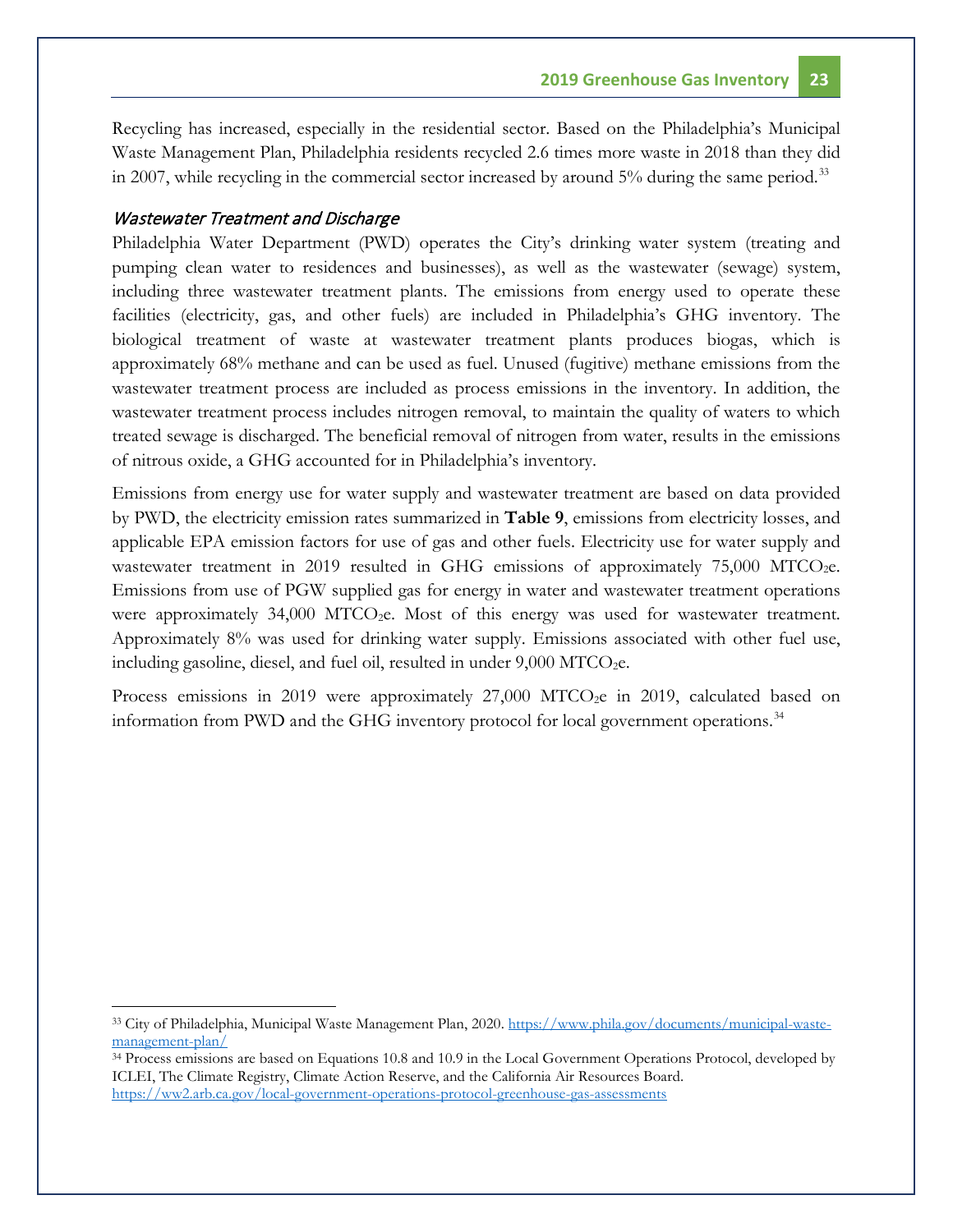<span id="page-27-2"></span>

**Figure 10** shows the emissions from water supply and wastewater treatment by emission source.

**Figure 10. Emissions from Water Supply and Wastewater Treatment**

Between 2006 and 2019, GHG emissions from wastewater treatment decreased substantially. One reason for this decrease is the beneficial use of the biogas generated at the Northeast Water Pollution Control Plant to produce electricity and provide energy for the wastewater treatment process. The cogeneration plant started operations in 2013. In 2019, the plant produced more than 36,000 MWh of electricity for on-site use. Of that amount, 27,000 MWh was produced using biogas, which displaced the use of electricity from the grid, thereby avoiding more than  $9,000$  of MTCO<sub>2</sub>e. Another initiative that led to decreased emissions from water and wastewater treatment was the installation of solar panels at the Southeast Water Pollution Control Plant. In 2019, the system generated approximately 340,000 kWh of renewable electricity, thereby avoiding approximately 113 MTCO<sub>2</sub>e that would have resulted from the use of grid electricity. Finally, emissions also decreased because of a decline in the use of coal to generate electricity supplied by the grid, as illustrated in **Figure 5**.

#### <span id="page-27-0"></span>**Industrial Processes and Product Uses (IPPU)**

The **Industrial Processes and Product Uses** sector includes emissions from non-energy uses of fossil fuels, chemicals, and other substances.

#### <span id="page-27-1"></span>Product use

The product use subsector includes emissions from the use of alternatives to Ozone-Depleting Substances (ODS). Many ozone depleting substances, found in refrigerants, aerosols, air conditioners, and other products, were phased out as part of the Clean Air Act and the Montreal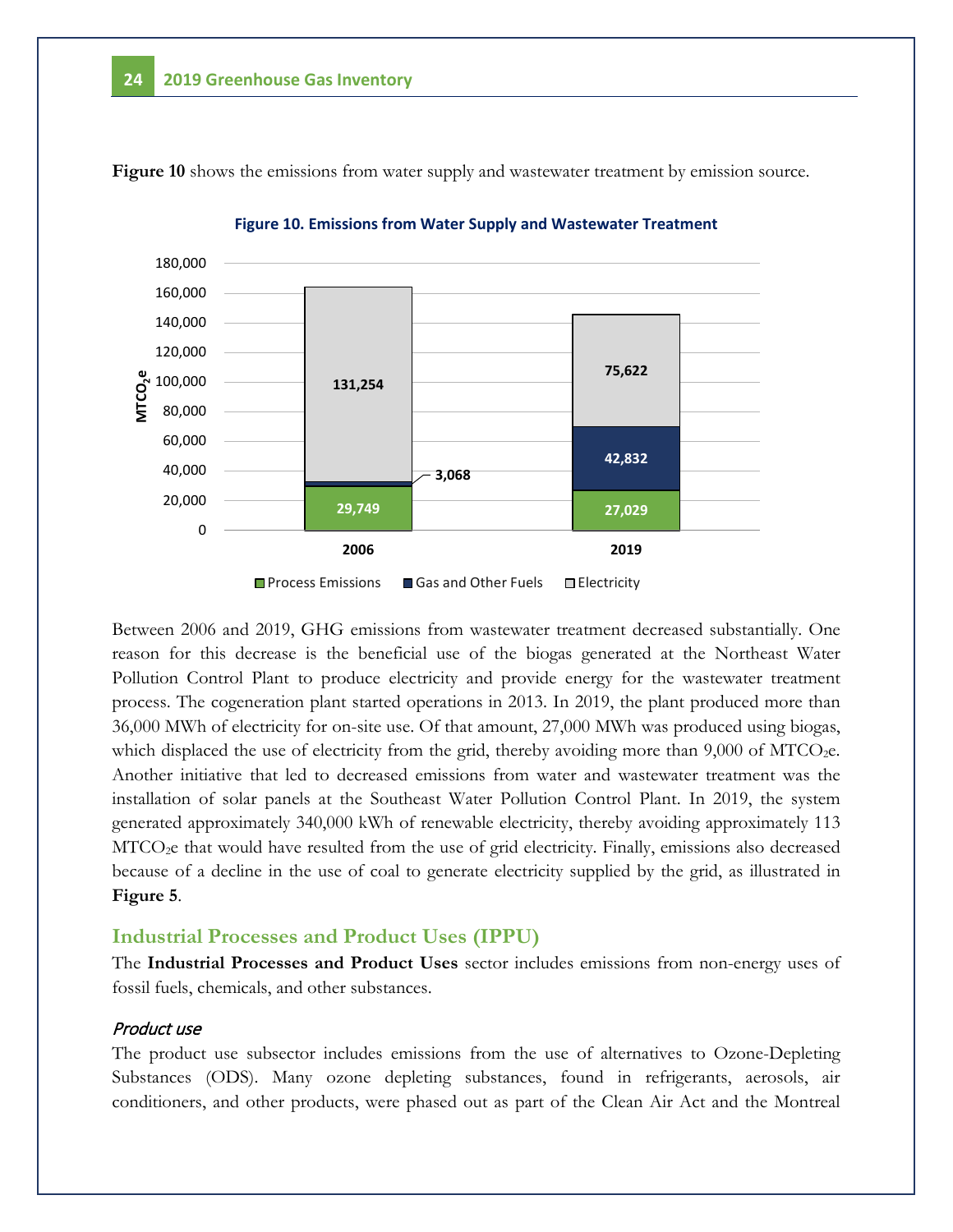Protocol. Hydrofluorocarbons (HFCs) and Perfluorocarbons (PFCs) are often used as substitutes for these substances. These products don't have the same ozone-depleting properties as the previously used substances but do contribute to climate change. Emissions from the use of these products were calculated by scaling the national emissions of ODS substitutes<sup>[35](#page-28-2)</sup> by population<sup>36</sup>. The national use of ODS substitutes increased between 2006 and 2019, which is also reflected in Philadelphia's emissions inventory.

**Table 25** shows the total and per capita emission of ODS substitutes in Philadelphia.

| <b>Table 25. ODS Substitutes Emissions</b> |         |                                                    |  |  |
|--------------------------------------------|---------|----------------------------------------------------|--|--|
|                                            |         | <b>Emissions</b> Emissions Per                     |  |  |
| <b>Year</b>                                |         | (MTCO <sub>2</sub> e) Capita (MTCO <sub>2</sub> e) |  |  |
| 2006                                       | 547,290 | 0.36                                               |  |  |
| 2019                                       | 822,129 | 0.52                                               |  |  |

#### <span id="page-28-0"></span>**Agriculture, Forestry and Other Land Use (AFOLU)**

The inventory accounts for emission reduction benefits of Philadelphia's trees (carbon sequestration). Emissions reduced by trees are based on information on tree canopy cover from the Tree Canopy Assessment Report<sup>[37](#page-28-4)</sup> and the U.S. Forest Service's i-Tree Canopy tool<sup>38</sup>. Of the City's land area of approximately 86,000 acres, 17,356 acres had tree canopy in 2018, which sequestered 78,804 MTCO<sub>2</sub>e. There was a net benefit of 43,740 MTCO<sub>2</sub>e sequestered, accounting for 2008 to 2018 canopy losses.

Other agriculture, forestry, and fishing activities were not estimated (NE) in the 2006 or 2019 inventories[.39](#page-28-6) While there are some agricultural, fishing, and forestry-related activities in Philadelphia (generally for educational purposes, community engagement, or entertainment), there are no largescale operations within these subsectors. The resulting emissions are therefore not significant.

#### <span id="page-28-1"></span>**Other Scope 3**

Sulfur hexafluoride  $(SF_6)$  is an insulator, used in circuit breakers, switches, and other electrical equipment.  $SF<sub>6</sub>$  is a potent GHG, with a GWP of 22,800. During transmission and distribution of electricity, some  $SF<sub>6</sub>$  leaks from equipment and during equipment installation, maintenance, and decommissioning.  $SF<sub>6</sub>$  emissions are included in the inventory under Other Scope 3.

<span id="page-28-2"></span><sup>35</sup> EPA, Inventory of U.S. Greenhouse Gas Emissions and Sinks 1990-2019, [https://www.epa.gov/sites/default/files/2021-04/documents/us-ghg-inventory-2021-main](https://www.epa.gov/sites/default/files/2021-04/documents/us-ghg-inventory-2021-main-text.pdf?VersionId=yu89kg1O2qP754CdR8Qmyn4RRWc5iodZ)[text.pdf?VersionId=yu89kg1O2qP754CdR8Qmyn4RRWc5iodZ](https://www.epa.gov/sites/default/files/2021-04/documents/us-ghg-inventory-2021-main-text.pdf?VersionId=yu89kg1O2qP754CdR8Qmyn4RRWc5iodZ)

<span id="page-28-3"></span><sup>36</sup> United States Census Bureau, 2019 U.S. population [\(https://www.census.gov/newsroom/press](https://www.census.gov/newsroom/press-releases/2019/popest-nation.html)[releases/2019/popest-nation.html\)](https://www.census.gov/newsroom/press-releases/2019/popest-nation.html).

<span id="page-28-4"></span><sup>37</sup> O'Neil-Dunne, Tree Canopy Assessment, Philadelphia Parks and Recreation, December 2019. <https://treephilly.org/wp-content/uploads/2019/12/Tree-Canopy-Assessment-Report-Philadelphia-2018.pdf> <sup>38</sup> USDA Forest Service, i-Tree tools for assessing and managing forests and community trees,

<span id="page-28-5"></span>[https://www.itreetools.org/.](https://www.itreetools.org/) This resource includes information on the annual amount of carbon dioxide sequestered per acre of urban tree cover in the U.S.

<span id="page-28-6"></span> $39$  The 2014 inventory did not include AFOLU sector emissions (marked as not estimated  $-$  NE).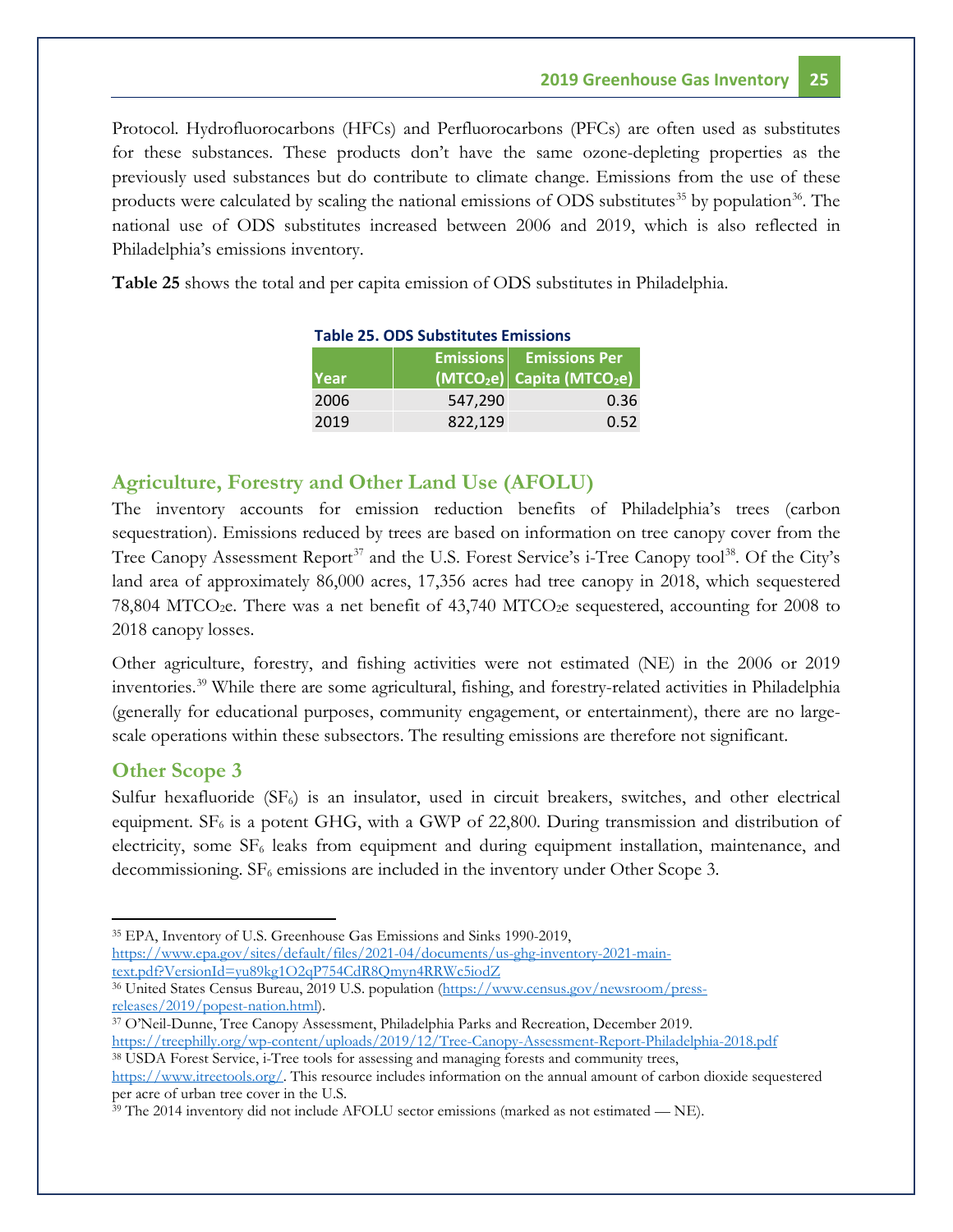#### **26 2019 Greenhouse Gas Inventory**

Philadelphia's 2019 SF<sub>6</sub> were estimated by scaling the nationwide loss of  $SF<sub>6</sub>$  reported in the 2019 U.S. GHG Inventory<sup>[40](#page-29-1)</sup> by the 2019 electricity use.<sup>[41,](#page-29-2)[42](#page-29-3)</sup> Table 26 shows estimated SF<sub>6</sub> emissions for Philadelphia from 2006 to 2019. SF<sub>6</sub> emissions have decreased drastically due to industry improvements facilitated by the EPA. [43](#page-29-4)

| Table 26. SF <sub>6</sub> Emissions |                               |  |  |
|-------------------------------------|-------------------------------|--|--|
| <b>Year</b>                         | $ SF_6$ (MTCO <sub>2</sub> e) |  |  |
| 2006                                | 47,169                        |  |  |
| 2014                                | 33,141                        |  |  |
| 2019                                | 14,621                        |  |  |

## <span id="page-29-0"></span>**Summary**

Philadelphia achieved a 20% reduction in Greenhouse Gas emissions from 2006 to 2019. The main reasons for the reduction include:

- Decrease in coal use in generating electricity in the region
- Closure of Philadelphia's refinery
- Building energy efficiency improvements
- Public transit emission reductions
- Decrease in waste and wastewater emissions

Sustainability projects that did not directly lead to emissions decrease helped to counter increases that otherwise would have occurred. For example, improvements to bike infrastructure led to increases in bike commutes to work, which offset some of the growth in the use of cars and increased emissions from freight deliveries.

Reaching net zero emissions will require the expansion of current programs as well as additional efforts. Greenhouse gasses will be tracked and reported regularly per GCOM and C40 protocol. Climate action can provide the opportunity to reach GHG reduction goals while increasing social equity, creating jobs, and improving infrastructure. Net zero can only be achieved through ambitious and bold climate action, and Philadelphia intends to pursue this in a way that prioritizes the communities most burdened by pollution, most burdened by energy and transportation costs, as well

<span id="page-29-2"></span><sup>41</sup> EPA, eGRID Summary Tables 2019,

<span id="page-29-1"></span><sup>40</sup> EPA, Inventory of U.S. Greenhouse Gas Emissions and Sinks 1990-2019, Table 4-108, [https://www.epa.gov/sites/default/files/2021-04/documents/us-ghg-inventory-2021-main](https://www.epa.gov/sites/default/files/2021-04/documents/us-ghg-inventory-2021-main-text.pdf?VersionId=yu89kg1O2qP754CdR8Qmyn4RRWc5iodZ)[text.pdf?VersionId=yu89kg1O2qP754CdR8Qmyn4RRWc5iodZ](https://www.epa.gov/sites/default/files/2021-04/documents/us-ghg-inventory-2021-main-text.pdf?VersionId=yu89kg1O2qP754CdR8Qmyn4RRWc5iodZ)

[https://www.epa.gov/sites/default/files/2021-02/documents/egrid2019\\_summary\\_tables.pdf](https://www.epa.gov/sites/default/files/2021-02/documents/egrid2019_summary_tables.pdf)

<span id="page-29-3"></span><sup>&</sup>lt;sup>42</sup> The 2019 SF<sub>6</sub> loss factor was calculated to be approximately 1.01 MTCO<sub>2</sub>e per GWh (using AR4-100 GWP). The factor was applied to the total of approximately 14,050 gigawatt hours (GWh) of electricity used in Philadelphia in 2019. The same methodology was used in the 2006 inventory. For the 2014 inventory, the estimate  $SF_6$  losses were provided by PECO.<br><sup>43</sup> U.S. EPA, [Overview of SF6 Emissions Sources and Reduction Options in Electric Power Systems \(epa.gov\)](https://www.epa.gov/sites/default/files/2018-08/documents/12183_sf6_partnership_overview_v20_release_508.pdf)

<span id="page-29-4"></span>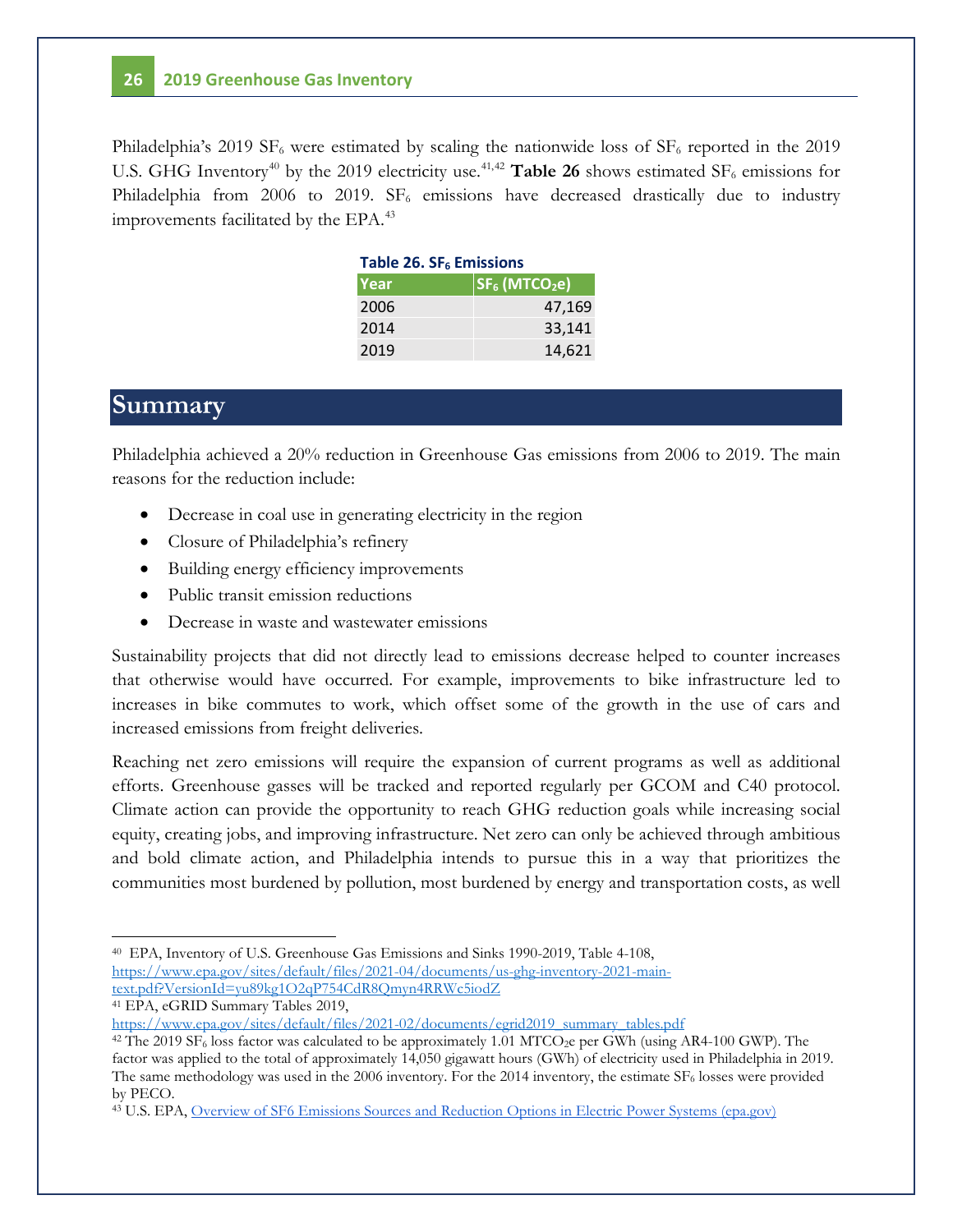as the communities most vulnerable to climate change, while benefiting the future wellbeing of all citizens.

## <span id="page-30-0"></span>**Methodology Summary**

### <span id="page-30-1"></span>**Stationary Energy**

- PGW and PECO provided data on gas consumption (**primary data**). PGW also provided data on pipeline losses. Emission factors are from EPA's "Emission Factors for Greenhouse Gas Inventories" (2018).
- PECO provided data on electricity consumption in buildings (**primary data**). Total emissions, as well as grid losses, are based on emissions rates and loss factor from the EPA's eGRID database.
- Philadelphia Steam Loop emissions are based on 2019 data from the EPA's Greenhouse Gas Reporting Program (GHGRP) (**secondary data**). The company that operates the Steam Loop, Vicinity Energy, supplied primary data used in analysis of energy use by subsector.
- Large source and industrial emissions are also based on EPA's GHGRP data (**secondary data**). Emissions from large energy production facilities (including the Refinery and the Steam Loop) were separated from other entries for categorization and reporting purposes.
- Emissions from the use of non-utility fuels in buildings are based on American Community Survey (ACS) data on home heating fuel (**secondary data**).

### <span id="page-30-2"></span>**Transportation**

- DVRPC provided on-road VMT estimates and emissions (**primary data**).
- SEPTA provided **primary data** on electricity usage and fuel consumption for its fleet, which includes buses, trolleys, subways, trains, customized community transportation (CCT), and City Non-Revenue vehicles.
- Emissions from marine freight shipments are based on data from the Army Corps of Engineers on freight tonnage and archived data from the City of Philadelphia on fuel use for marine freight (**secondary data**).
- Emissions from rail freight shipments are based on tonnage data from the FHWA's Freight Analysis Framework database and an emissions factor derived from the Inventory of U.S. Greenhouse Gas Emissions and Sinks: 1990–2019 (**secondary data**).
- Emissions from Amtrak are based on ridership data from Amtrak's 2019 Ridership Report, data from the 2020 Pennsylvania State Rail Plan, and an emissions factor from the Bureau of Transportation Statistics (**secondary data**).
- Emissions from aviation activities are based on the 2019 Greenhouse Gas inventory for the Philadelphia International Airport (PHL) (**secondary data**).

### <span id="page-30-3"></span>**Waste and Wastewater**

- Emissions from solid waste are based on solid waste disposal data from the PADEP Waste Receipts and from the Philadelphia Streets Department (**primary data**).
- Wastewater emissions are based on **primary data** from the Philadelphia Water Department. (PWD).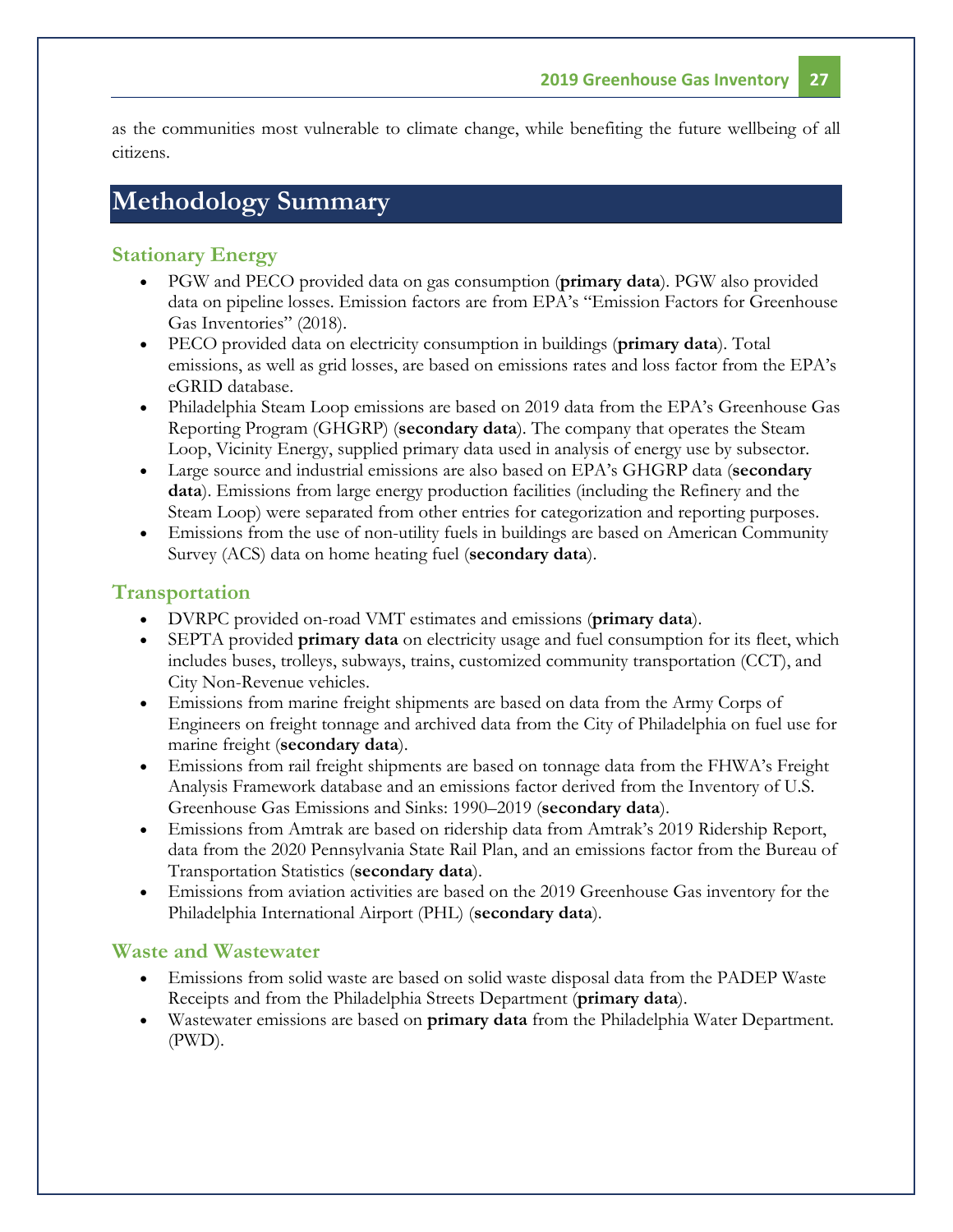#### **28 2019 Greenhouse Gas Inventory**

#### <span id="page-31-0"></span>**Other**

- Emissions from changes in canopy are based on data from Tree Philly's Canopy Assessment and emissions factors the U.S. Forest Service's i-Tree website (**secondary data**)
- Emissions from the use of ODS Substitutes are based on data from the Inventory of U.S. Greenhouse Gas Emissions and Sinks, 1990-2019 (**secondary data**), scaled by population
- SF $\epsilon$  emissions are estimated from nationwide SF $\epsilon$  emissions (from the U.S. Inventory of U.S. Greenhouse Gas Emissions and Sinks, 1990-2019) by scaling to electricity consumption (**secondary data**)

## <span id="page-31-1"></span>**Acronyms, Abbreviations, and Definitions**

**AFOLU:** Abbreviation of Agriculture, Forestry, and Other Land Use; an emissions sector.

**BASIC and BASIC+ reporting:** The Global Protocol for Community-Scale GHG Emission Inventories (GPC) provides a framework for attributing emissions to a municipality. BASIC+ is a higher standard of reporting, and accounts for more Scope 3 emissions than BASIC reporting. It requires municipalities to calculate IPPU and AFOLU emissions.

**GHG:** Greenhouse Gases. GHGs trap heat in the atmosphere, causing a greenhouse effect that increases global temperatures. GHGs that should be reported under GPC protocol, when applicable, are carbon dioxide  $(CO_2)$ , methane  $(CH_4)$ , nitrous oxide  $(N_2O)$ , hydrofluorocarbons (HFCs), perfluorocarbons (PFCs), sulfur hexafluoride  $(SF_6)$ , and nitrogen trifluoride (NF<sub>3</sub>).

**GHGRP:** Through the Greenhouse Gas Reporting Program (GHGRP), EPA collects and reports greenhouse gas emissions from large sources at the facility-level.

**GPC:** The Global Protocol for Community-Scale Greenhouse Gas Emission Inventories: Accounting and Reporting Standard for Cities. This GHG Protocol was developed by the World Resources Institute, C40, and ICLEI. Protocols provide guidance for determining which emissions to attribute to a city, and how to measure, categorize, and report emissions data.

**GWP:** Global Warming Potential. GWP is a measure of the relative effectiveness of a gas to affect the planetary climate, with carbon dioxide  $(CO<sub>2</sub>)$  as the reference. GWPs account for the lifetime and radiative forcing of the gas over a set period of time (e.g., 20 years, 50 years, 100 years). Radiative forcing is a measure of the influence a gas has in altering the balance of incoming and outgoing energy in the atmosphere. There are 20-year GWPs that reflect short-term warming effects, and 100-year GWPs that predict long-term warming. GWP values are updated as scientific models improve and as the atmosphere changes. The GWP value of  $CO<sub>2</sub>$  is 1. Other gases have varying values depending on their potency as greenhouse gases as compared with CO2.

**ICLEI:** ICLEI- Local Governments for Sustainability is an international NGO (non-governmental organization) that provides sustainability tools and consulting for cities and local governments, with a particular focus on climate mitigation and adaptation strategies.

**IPPU:** Industrial Processes and Product Use; an emissions sector.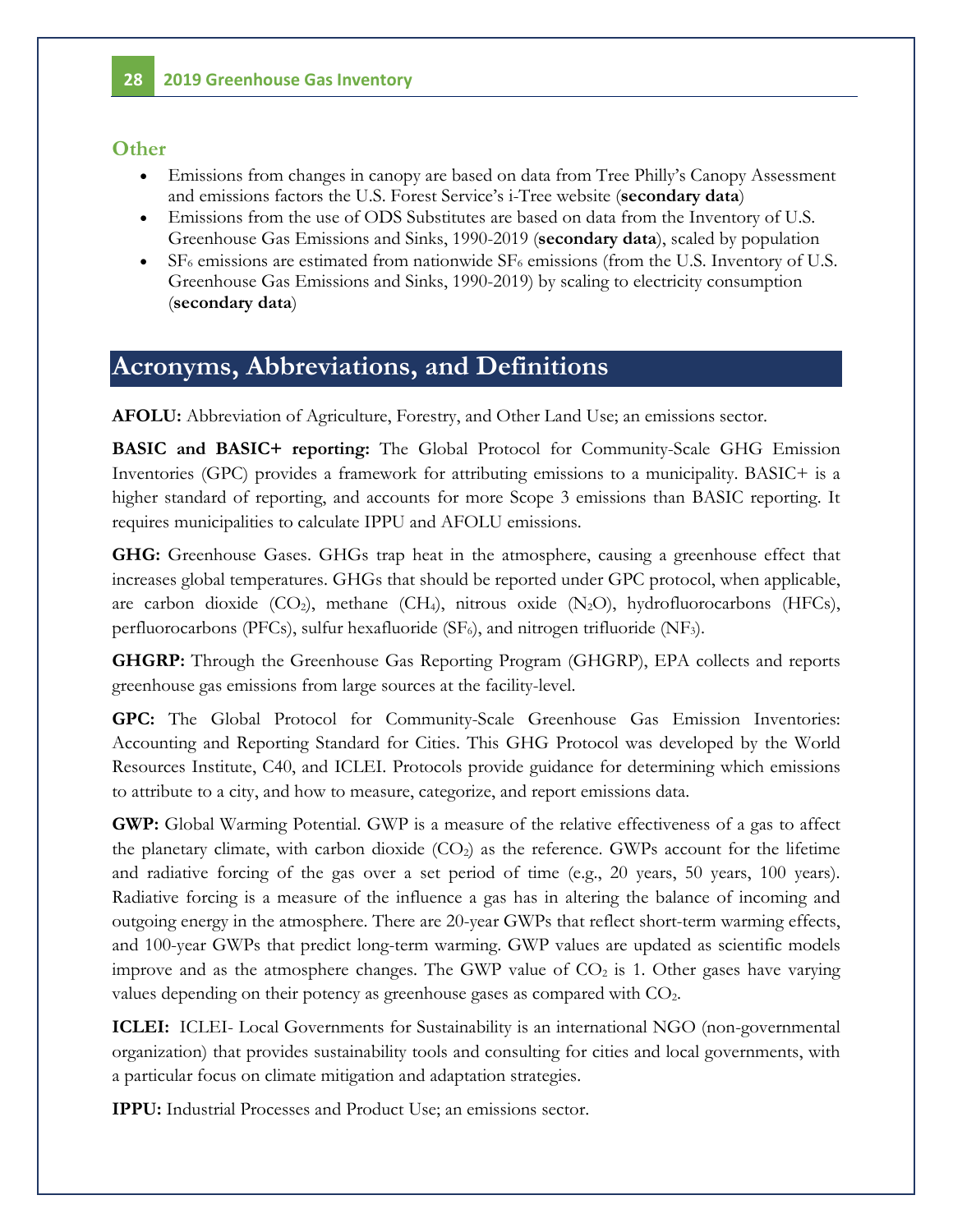**IPCC:** The Intergovernmental Panel on Climate Change is the United Nation's body on climate change research. The panel releases assessment reports with leading climate science data.

**IPCC's AR4:** IPCC's Fourth Assessment Report, released in 2007. While many recent inventories used GWP values from the Second Assessment Report (SAR), emissions in current inventories are calculated with AR4 GWP values.

**IPCC's AR6:** IPCC's Sixth Assessment Report, the first part of which was released in 2021. The report contains technical information on 'The Physical Science Basis' of climate change.

**ODS substitutes:** Ozone-depleting substances used in aerosols, foams, refrigerants, and more were phased out by amendments to the Clean Air Act and the Montreal Protocol. The substances used to replace these often contain HFCs and PFCs, which are not harmful to the ozone, but do have significant global warming effects.

**MOVES:** U.S. EPA's Motor Vehicle Emission Simulator is an emission model used to develop emission factors and emission from on-road and non-road vehicles. Engine, brake wear, and tire wear emission factors for various vehicle types, based on the fuel type (e.g., gasoline, diesel, or natural gas), meteorological conditions, vehicle speeds, vehicle age, roadway type and grade, number of starts per day, engine soak time, and various other factors that influence emissions, such as inspection maintenance programs are included in the model.

**MTCO<sub>2</sub>e:** Metric Tons of Carbon Dioxide equivalent is a unit representing total metric tons of different greenhouse gases, weighted by the global warming potential (GWP) for each gas. This is achieved by multiplying the quantity of each GHG emitted by its GWP and summing up the results.

**Scopes:** Following the Global Protocol, emissions are grouped into three different **Scopes**, depending on where the activities that generate those emissions occur and where the emissions occur. **Scope 1** emissions result from sources located within the city boundary. Examples of **Scope 1** emissions include emissions from fuel used for home heating and cooking (primarily natural gas), emissions from gasoline and diesel-fueled vehicle use within city boundaries, and emissions from industries located within the city boundary. **Scope 2** emissions result from the use of energy produced regionally but used within the city boundary. Generally, **Scope 2** emissions result from the use of grid-supplied electricity, heat, or steam (e.g., for lighting, heating, and cooling). **Scope 3** emissions are generated outside the city boundary because of activities taking place within the city. Examples of **Scope 3** emissions include waste generated within the city but disposed of or managed outside of the city and emissions from flights arriving at and leaving Philadelphia.